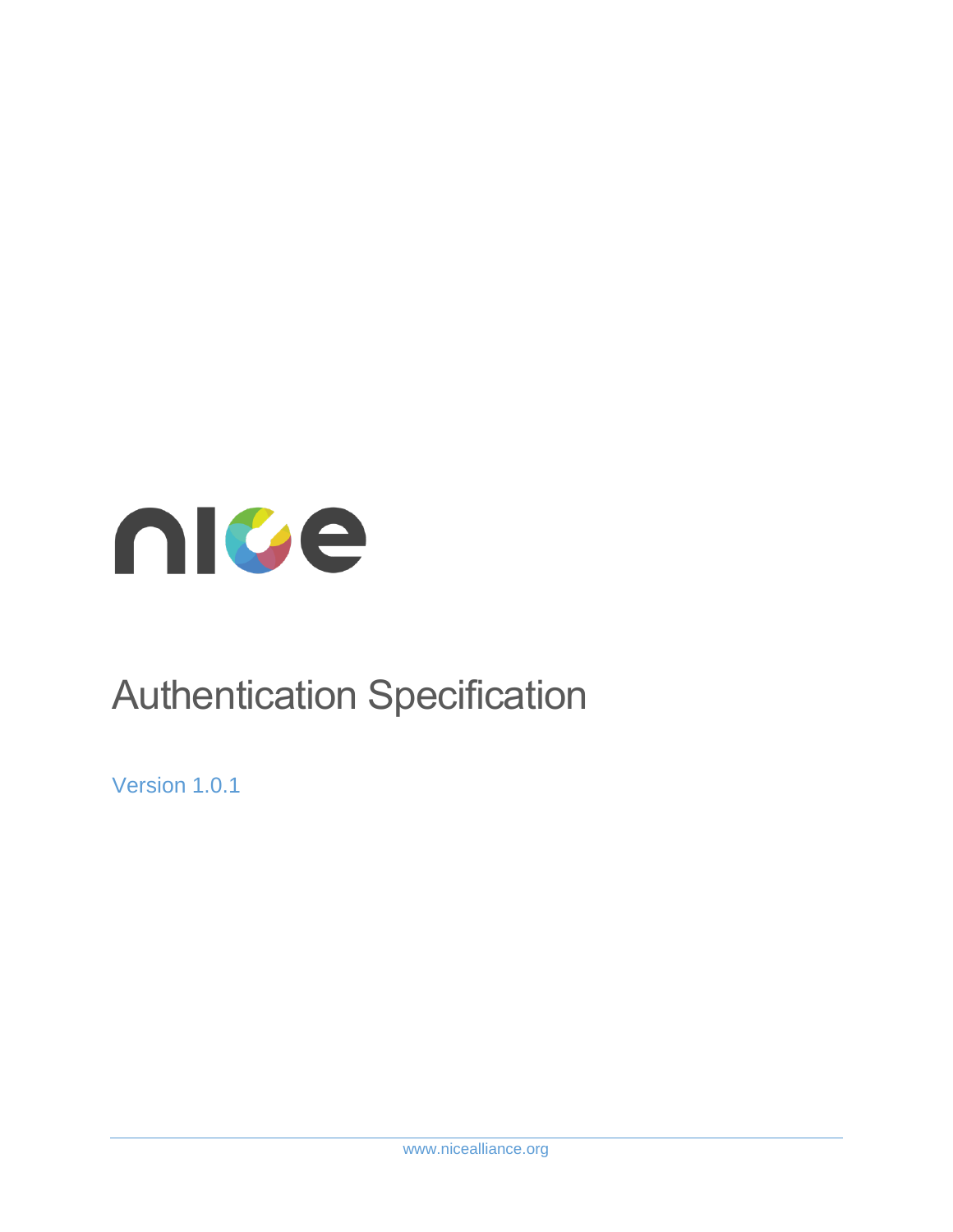Copyright 2019 NICE Alliance Promoters and other contributors to this document. All rights reserved. Third-party trademarks and names are the property of their respective owners.

Recipients of this document may copy, distribute, publish, or display this document so long as this copyright notice, license and disclaimer are retained with all copies of the document. No license is granted to modify this document.

THIS DOCUMENT IS PROVIDED "AS IS" AND WITHOUT WARRANTY OF ANY KIND. THE NICE ALLIANCE PROMOTERS AND ANY CONTRIBUTORS MAKE OR HAVE MADE NO REPRESENTATIONS OR WARRANTIES WHATSOEVER EXPRESS OR IMPLIED, STATUTORY OR OTHERWISE, REGARDING THE CONTENTS OF THIS DOCUMENTS AND/OR USE THEREOF, INCLUDING WITHOUT LIMITATION, ANY REPRESENTATION OR WARRANTY OF ACCURACY, RELIABILITY, MERCHANTABILITY, GOOD TITLE, NON-INFRINGEMENT, OR FITNESS FOR ANY PARTICULAR PURPOSE.

IN NO EVENT SHALL THE NICE ALLIANCE PROMOTERS, ANY CONTRIBUTORS OR THEIR AFFILIATES, INCLUDING THEIR RESPECTIVE EMPLOYEES, DIRECTORS, OFFICERS OR AGENTS, BE LIABLE FOR ANY DIRECT, INDIRECT, SPECIAL, INCIDENTAL, PUNITIVE OR CONSEQUENTIAL DAMAGES, ARISING OUT OF OR RELATING TO ANY USE OR DISTRIBUTION OF OR INABILITY TO USE THIS DOCUMENT (INCLUDING FUTURE UPDATES TO THIS DOCUMENTS), WHETHER OR NOT (1) SUCH DAMAGES ARE BASED UPON TORT, NEGLIGENCE, FRAUD, WARRANTY, CONTRACT OR ANY OTHR LEGAL THEORY, (2) THE NICE ALLIANCE PROMOTERS, CONTRIBUTORS OR THEIR AFFILIATES HAVE BEEN ADVISED OF THE POSSIBILITY OF SUCH DAMAGES; OR (3) SUCH DAMAGES WERE REASONABLY FORESEEABLE.

THIS DOCUMENT IS SUBJECT TO CHANGE AND UPDATED VERSIONS MAY BE DEVELOPED BY THE NICE ALLIANCE PROMOTERS.

Scenera, Inc., Nikon Corporation, Sony Semiconductor Solutions Corporation, Wistron Corporation and Hon Hai Precision Industry Co., Ltd.(NICE Alliance Promoters) contributed to this document.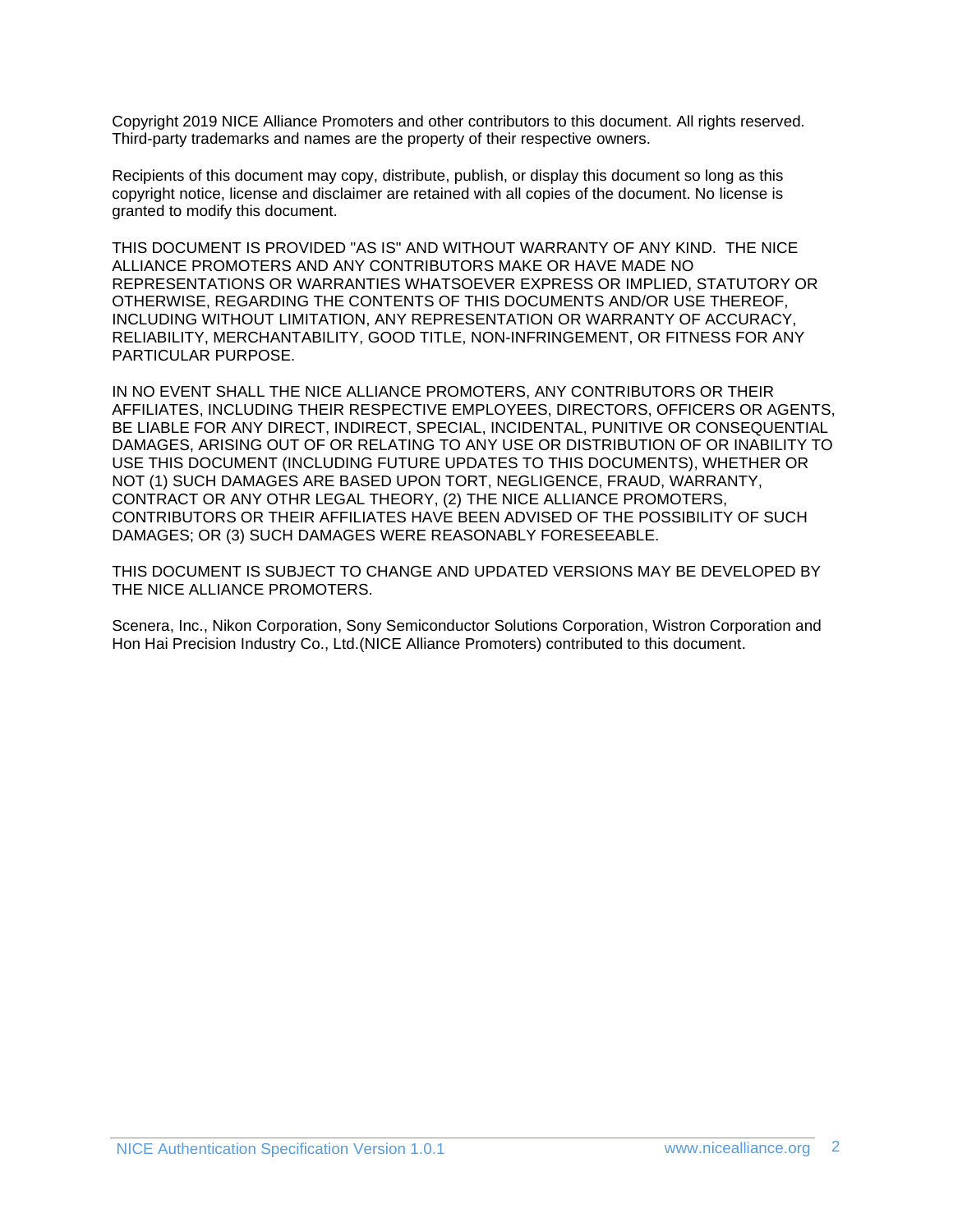# Revision History

| Version            | Date        | Comments                   |
|--------------------|-------------|----------------------------|
| 0.9 <sub>rc1</sub> | 13 Nov 2018 | First draft                |
| 0.9 <sub>rc2</sub> | 25 Feb 2019 | Second draft               |
| 0.9                | 25 Mar 2019 | Final draft                |
| 1.0                | 22 May 2019 | Final release              |
| 1.0.1              | 20 Dec 2019 | No change from version 1.0 |

# **Contributors**

| <b>Name</b>        | Company |
|--------------------|---------|
| Andrew Wajs        | Scenera |
| Aviram Cohen       | Scenera |
| Munehiro Shimomura | Sony    |
| Hironori Miyoshi   | Sony    |
| <b>Wendy Tin</b>   | Wistron |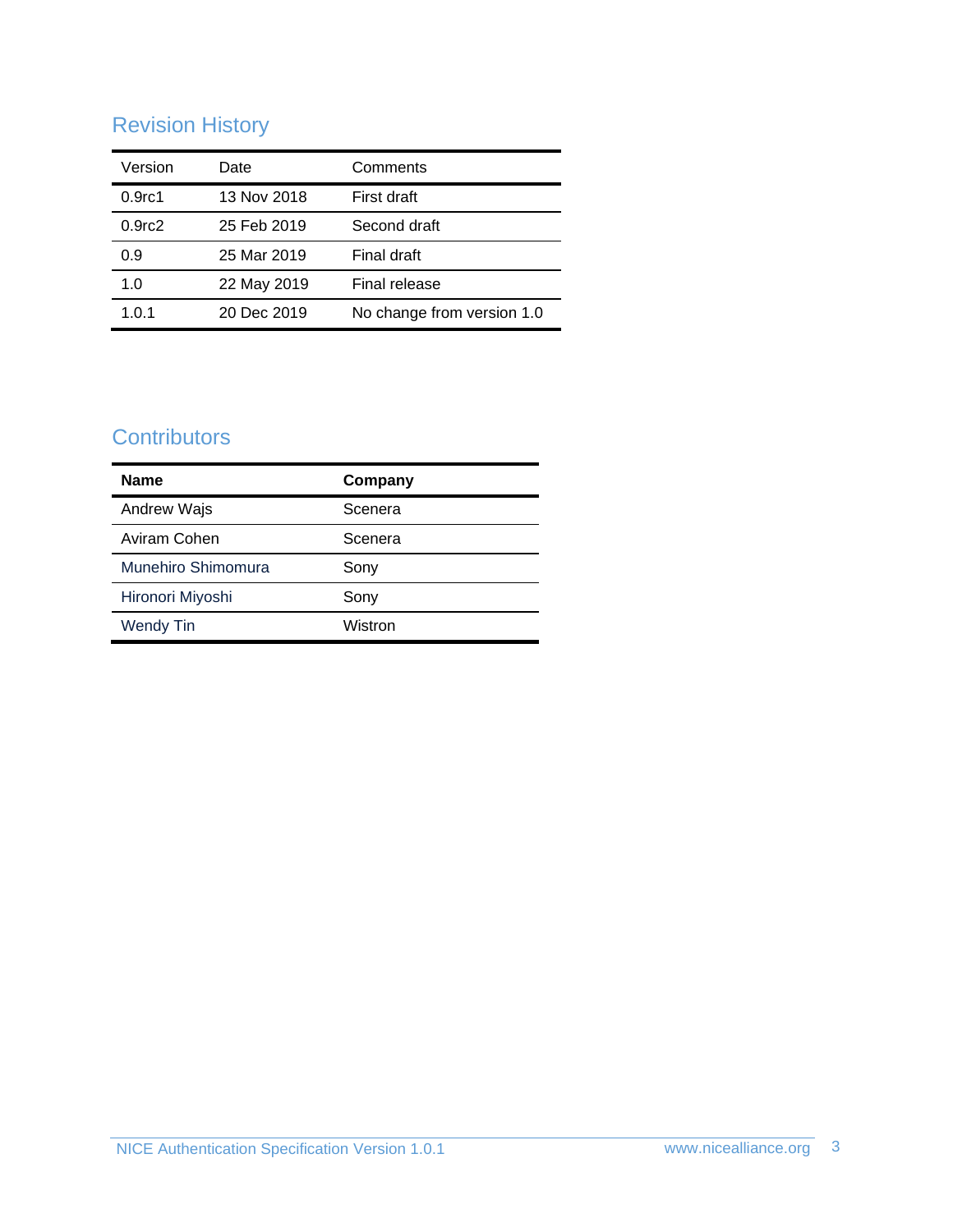# **Table of Contents**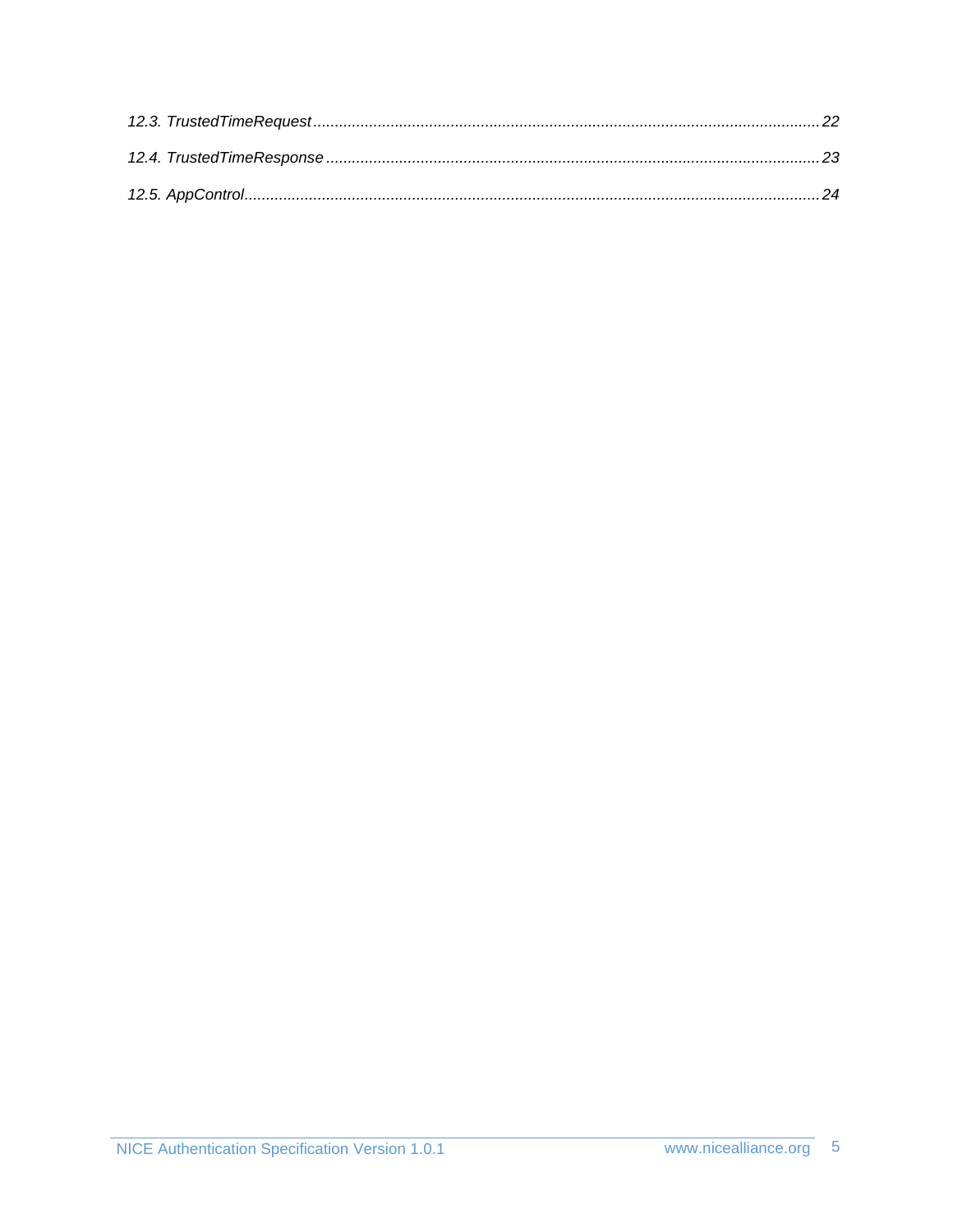### <span id="page-5-0"></span>**1. Scope**

This document describes how access to Devices and Apps are managed, including the life cycle for the Device from its manufacture to its deployment and decommissioning and similarly how Apps are deployed. It describes how these processes are managed by the NICE License Authority and NICE Account Service.

### <span id="page-5-1"></span>**2. Overview**

The NICE System is made up of Devices, Data Services and Apps which interact with each other. The Authentication Specification describes how these interactions are managed by the NICE License Authority and the NICE Account Service. The Device has the following stages in its life cycle: Manufacture, Installation, Usage and Decommissioning. Through each stage of the Device's life cycle the Device is provisioned with credentials that enable it validate Apps and Data Services that interact with the Device. The operation of the Device through each stage of its life cycle is described in the Device Life Cycle Section.

Similarly for Apps and Data Services there are requirements for credentials to be distributed to Apps and Data Services to enable them to interact with Devices or other Data Services. This is described in the App/Service Specification.

The NICE License Authority provides keys, credentials and certificates for Devices that are manufactured. The Device manufacturer shall insert these into the Device in accordance to the security requirements for each item. The NICE LA shall manage the transition of the Device from manufacture to first installation. During first installation the Device shall be linked to a User's Account on a NICE Account Service. This process enables the NICE Account Service to manage the Device on behalf of the User who has the account with the NICE Account Service (NICE AS).

A Device can be decoupled from the User's Account and return to the same state that it was when first manufactured where the NICE License Authority is responsible for managing the access to the device. The device may be installed and associated with a different User Account on either the same or different NICE Account Service.

Apps shall be managed by the NICE Account Service. The App developer develops Apps and shall register the App as being available to be linked to User Accounts. The User shall use their User Account on the NICE Account Service to link the App to the Devices and Data associated with the User's Account. When the User has provided permission to the NICE Account Service to link the App to their User Account, the NICE Account Service shall provide Access Tokens to the App Instance or the App Provider's server to enable interaction with one or more of the Devices and Data Services provided for the User.

The process of managing access to Devices or Data Services shall be performed in accordance to the OAuth 2.0 specification. An Access Token is provided to each Entity to enable it to interact with the Device or Data Service. The Access Token contains the parameters for access (time window, permissions etc) and is protected using the public key provided in the X.509 certificate for the Device or Data Service and authenticated by the NICE Account Service key. This enables a Device or Data Service to determine that the Entity that is requesting access has been granted permission by the NICE Account Service.

All communication between Devices, Data Services and Apps shall be protected using either Transport Layer Security or Datagram Transport Layer Security.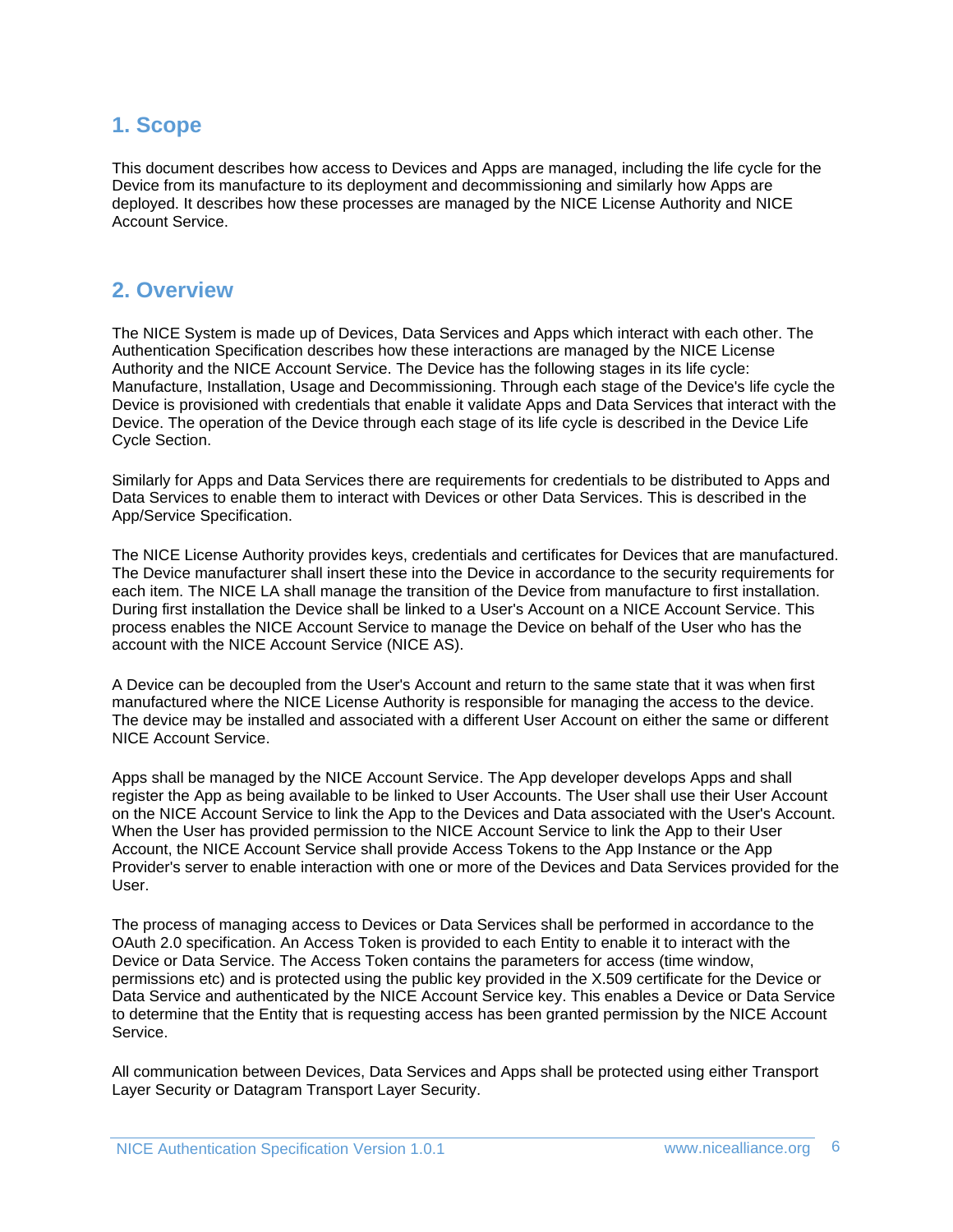### <span id="page-6-0"></span>**3. NICE Life Cycle**

The NICE Device has stages in its life cycle where different authorities have control over aspects of the device. At manufacture of the device the NICE licensing authority provides credentials to the device that enable secure communication, secure access and data protection. The NICE Device Life Cycle contains the following steps:

- 1. Manufacture of Device
- 2. Installation Phase
- 3. Operational Phase
- 4. Uninstallation Phase

### <span id="page-6-1"></span>3.1. Manufacture of Device



Figure 1. Manufacture of Device

The NICE License Authority securely transfers the Device credentials in the "Device Security Object" to a secure "Black Box" within the manufacturing environment. The Black Box is a secure execution environment which communicates with the device on the manufacturing line and transfers the credentials to the device.

During manufacture the device shall have the following credentials inserted into the device:

- 1. Device ID: Permanent ID of the device. Readable by User.
- 2. Private Signing Key of the Device: Permanent Key of Device Shall be securely handled and is only used for generating an Application level signature of Objects generated by the Device. It cannot be updated.
- 3. Private Encryption Key of the Device: Permanent Key of the Device Shall be securely handled and is only used to decrypt encrypted objects that are sent to the Device. It cannot be updated.
- 4. X.509 Certificate and Private Key for TLS communication security. Device Certificate for Transport Level Security or Datagram Transport Level Security.
- 5. Device TLS Private Key: Private Key used for TLS security only.
- 6. NICELA Root Certificate: Root X.509 Certificate for the NICE Licensing Authority.
- 7. Master Issuer ID. This is the value of the "iss" field that must be present in a JSON Web Token.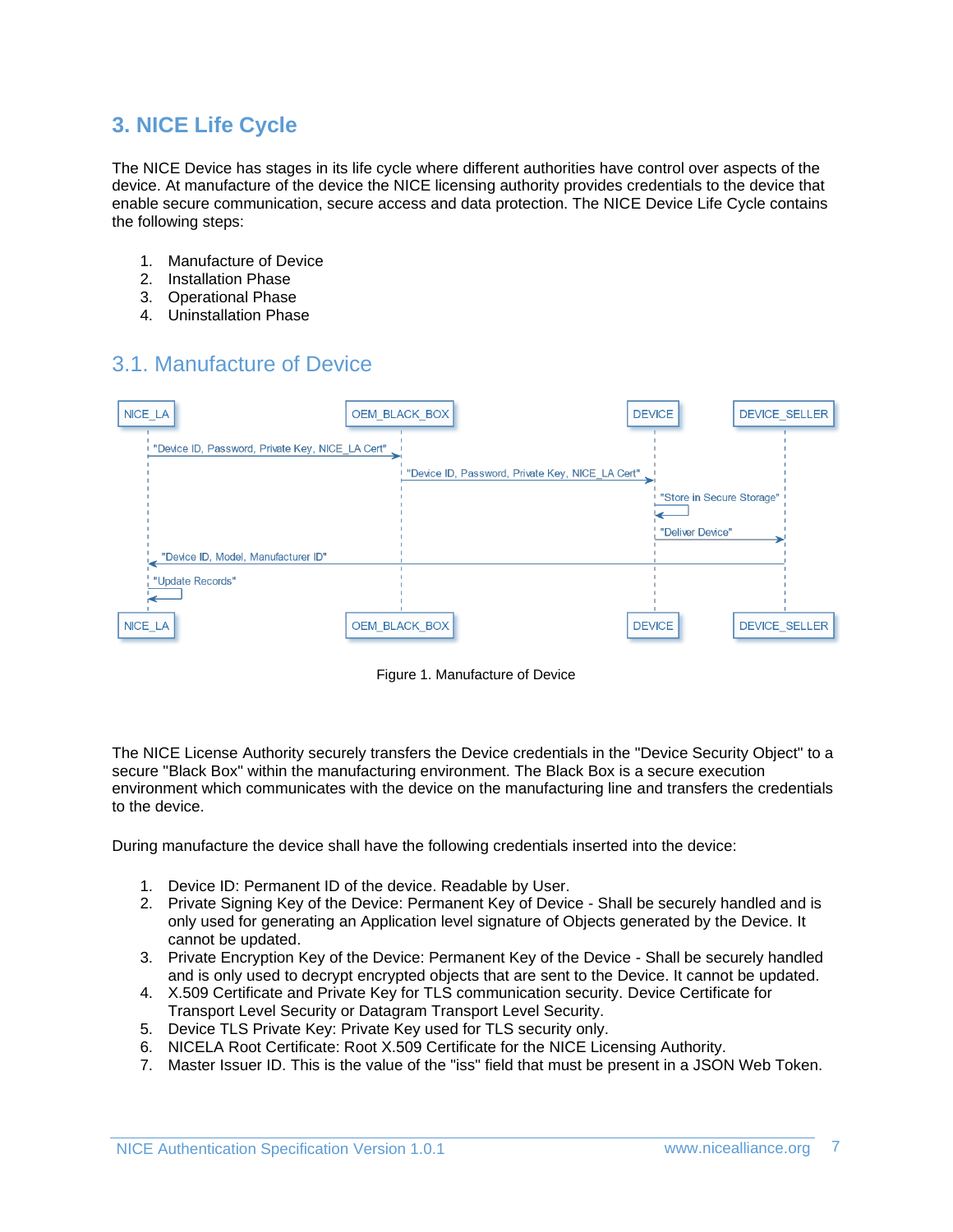- 8. Firmware Source ID: ID of the Entity that may sign FirmwareUpdate objects sent to the Device. The Firmware Source may be the device Manufacturer, the Device Seller, the NICE Account Service or any other entity that is authorized to manage Firmware updates.
- 9. Firmware Update Service Certificate: X.509 Certificate for the Firmware Update Service provided by the entity corresponding to the FirmwareSourceID.
- 10. NICELA URI: URI for the NICELA the device uses this URI to download settings for its operation.
- 11. Allowed TLS Root Certificates: which are the Root Certificates that the device is allowed to accept for securing TLS communication. This allows the device to interact with browsers and other devices using other Certificate Authorities than the NICE LA.

The above credentials, with the exception of the certificate for the Firmware Update Service, are permanent for the entire life cycle of the device.

The Device ID, Unique Password, Private Key and X.509 certificates are issued by the NICE License Authority (LA).

### <span id="page-7-0"></span>3.2. Installation Phase

The end user can link devices to their account.

- 1. The End User shall access the Device ID and Device Password that has been provided with the Device.
	- $\circ$  There may be several methods used to deliver the Device Password to the end user.
	- o These may include having the Device ID and Device Password visible on the device.
- 2. The Device Password shall only be used to register the Device to a User Account. The Device ID and Device Password is entered on the NICE LA to enable the NICE LA to allocate the Device to a NICE Account Service.
- 3. The User shall log into their NICE Account Service account. The User shall be directed to the NICE Licensing Authority. The NICE Licensing Authority shall accept the Device credentials provided by the User and shall provide an AccessToken to the User's NICE Account Service. This AccessToken enables the NICE Account Service to interact with the Device.

The NICE LA will only allow the linkage of the device to a NICE Service Account and provide the device's X.509 certificate if the Device Seller has already registered the device with the NICE LA.

Each device shall have the NICE Licensing Authority Root Certificate stored in the device.

The Management Object is signed using the Private Signing Key of the NICE Licensing Authority (as defined in the X.509 certificate stored in the device) and shall be encrypted with the unique Public Encryption Key corresponding to the Private Encryption Key of the Device. The Device Private Encryption Key shall be stored in the device during manufacture.

When the User wishes to assign the device to the NICE Account Service, the User shall initiate the NICE Account Management Application to perform the OAuth2 session with the NICE License Authority. The User shall use the factory configured Device ID and Password to enable the NICE License Authority to generate an Access Token for the NICE Account Service to access the Device.

The NICE License Authority shall provide the Management Object to the Device.

This object shall contain the NICE Account Service ID that the device is being linked to and an expiry time for the message. If the message is received outside of the time defined by the start and expiry times it shall be ignored.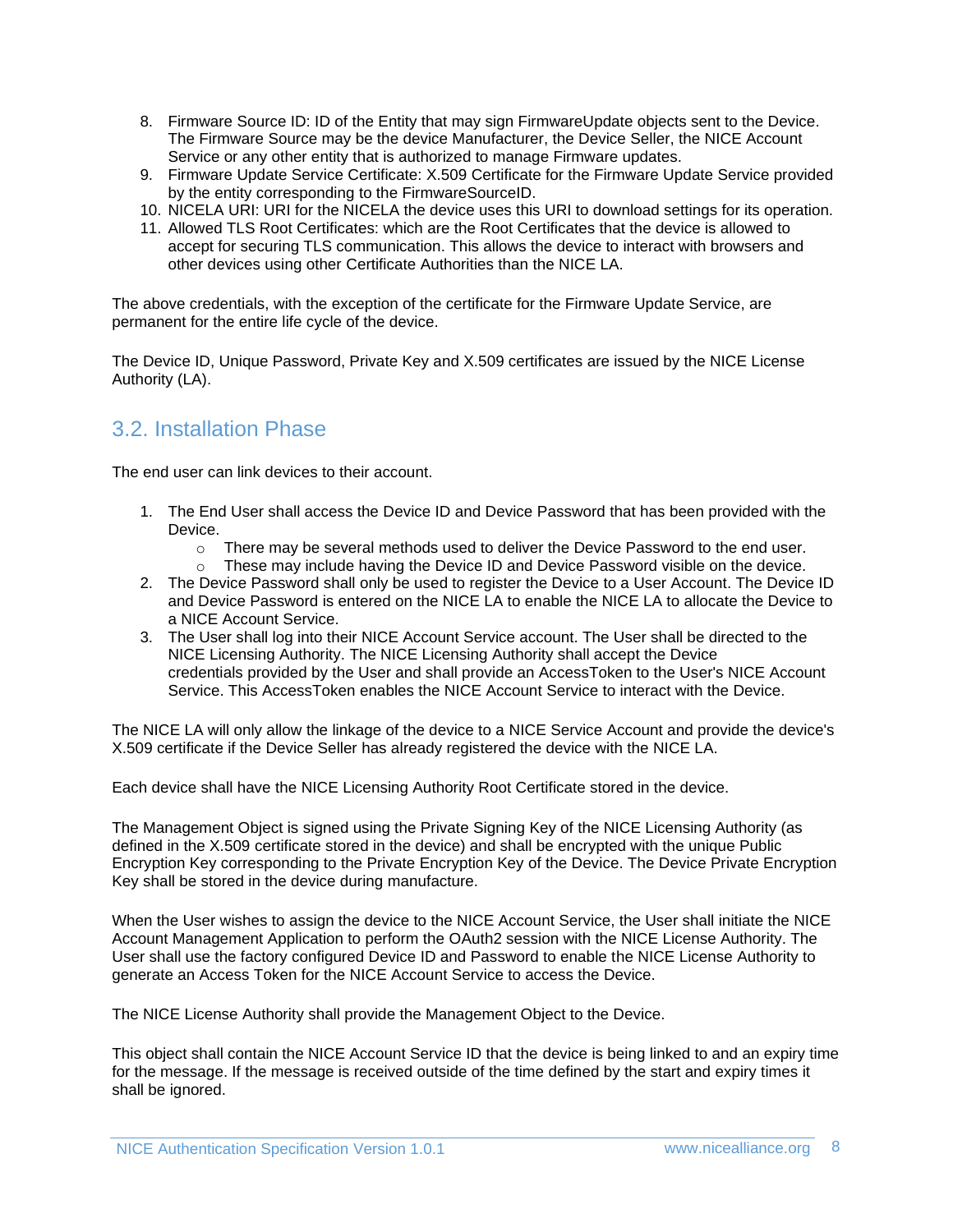This object is delivered by the NICE LA to the Device. The Device Management Object shall be signed with the Private Signing Key that can be validated by the NICE License Authority and encrypted with the Device Encryption Public Key.

| <b>USER</b>                | ACCOUNT_MANAGEMENT_APP<br><b>DEVICE</b>     | NICE_AS                            | NICE_LA                                         |                                                      |
|----------------------------|---------------------------------------------|------------------------------------|-------------------------------------------------|------------------------------------------------------|
|                            |                                             |                                    |                                                 |                                                      |
|                            |                                             | <b>Create User Account</b>         |                                                 |                                                      |
| "Create User Account"      |                                             |                                    |                                                 |                                                      |
|                            | "Create User Account"                       |                                    |                                                 |                                                      |
|                            |                                             | <b>Link Device to User Account</b> |                                                 |                                                      |
| "Select Add Device Option" |                                             |                                    |                                                 |                                                      |
|                            | "Request Link Device to User Account"       |                                    |                                                 |                                                      |
|                            | "Redirect to NICE_LA"                       |                                    |                                                 |                                                      |
|                            | "Access Device Password & ID"               |                                    |                                                 |                                                      |
|                            | Manual Entry, Scan QR Code, UPnP            |                                    |                                                 |                                                      |
|                            | "Request Linkage of Device to User Account" |                                    |                                                 |                                                      |
|                            |                                             |                                    |                                                 | "Check that Device is registered by Device Seller"   |
|                            |                                             |                                    |                                                 | "Check that Device is not already linked to account" |
|                            |                                             | "ManagementObject"                 | ↞                                               |                                                      |
|                            |                                             | "ControlObject"                    | "Link Device to User Account in NICE_AS system" |                                                      |
| <b>USER</b>                | ACCOUNT_MANAGEMENT_APP<br><b>DEVICE</b>     | NICE_AS                            | NICE_LA                                         |                                                      |

Figure 2. Linking a Device to a User Account

### <span id="page-8-0"></span>3.3. Operational Phase

When the device has been associated with a user's account, the NICE Account Service shall send the Control Object to the Device. The NICE Account Service uses the same Access Token to log into the device and to supply the device with the Control Object. The Control Object shall be signed with the NICE Account Service Private key and the encrypted using the Device Public Key.

The Control object shall be signed with the Private Signing Key of the NICE Account Service and encrypted with the Public Encryption Key of the Device.

The Device is now associated with the User's Account and may be utilized by Data Services or Apps.

### <span id="page-8-1"></span>3.4. Uninstallation Phase

The End User may decide to use a different NICE Account Service Provider or may give away or sell the Device to another User.

- The End User shall first delete the Device from their Account.
- The NICE Account Server shall communicate with the NICE LA to indicate that the Device is no longer associated with a User Account. The NICE LA shall register the Device as being in the state where the device is un-allocated to a User. The Device is ready for use by another User.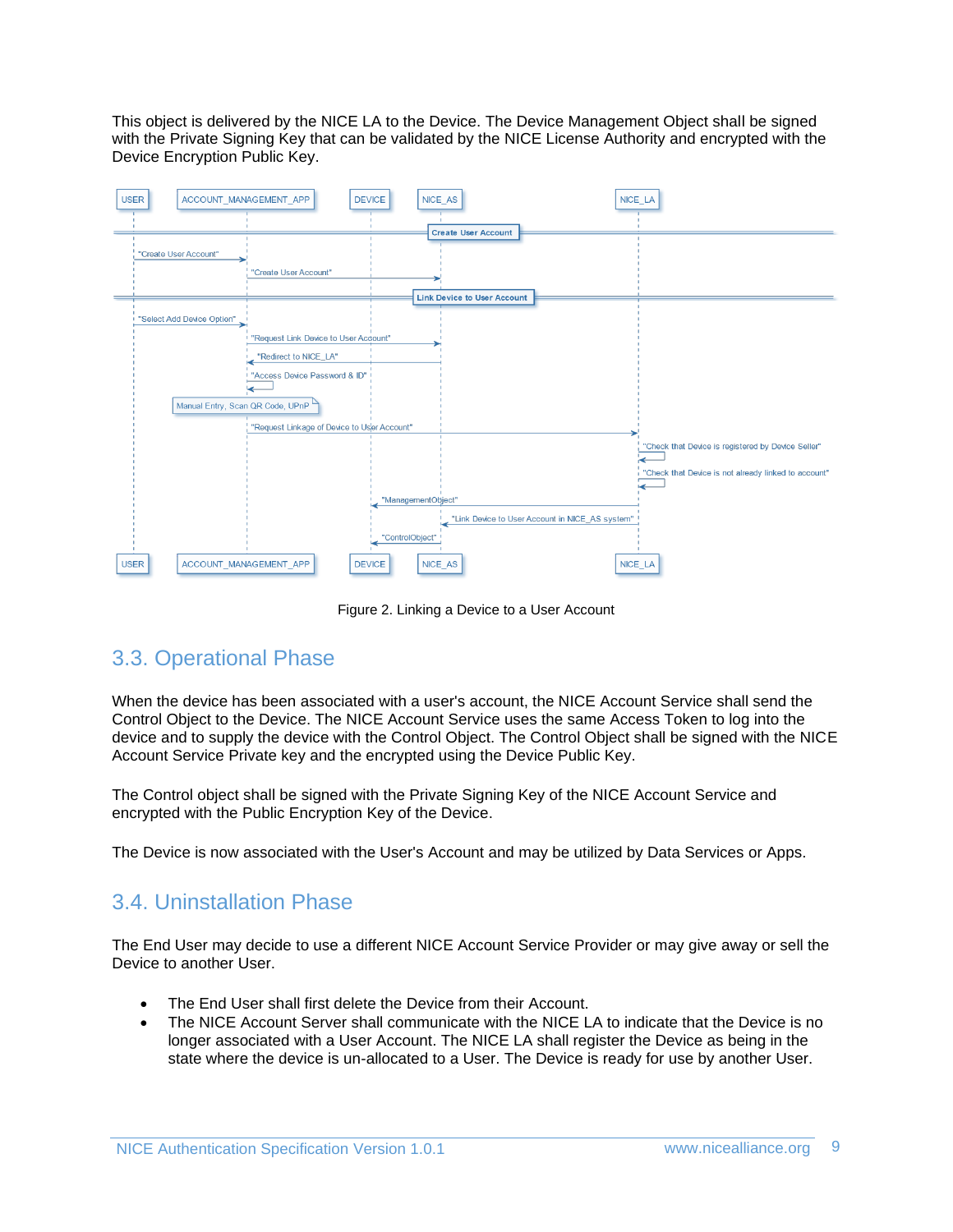### <span id="page-9-0"></span>**4. Device Network Security**

Network Security covers how the communication links between Entities within the NICE system are secured. All communication shall be protected using either TLS or DTLS (depending on the network protocol). The authentication shall always be mutual.

The DeviceControl Object shall contain a list of end points with which the Device may communicate. The Device shall enforce the encryption settings defined for the end points in the Control Object.

### <span id="page-9-1"></span>**5. Prevention of Replay Attacks**

A replay attack is where a message is captured by the attacker and resubmitted at a later time to reset the Device into an earlier state. To prevent this type of attack, the Management and Control objects shall have a time window parameter within the object outside of which the object shall not be processed by the receiving device. The time window is enforced by each Entity having a Trusted Time Clock. The synchronization of the clock is described in the Device Trusted Time Section.

### <span id="page-9-2"></span>**6. Device Trusted Time**

The Device shall maintain a Trusted Time Clock when powered up. A Trusted Time Clock shall be initialized using the Trusted Time Protocol defined in this document and shall be resistant to attempts to change the value of the Trusted Time Clock or change the operation of the Trusted Time Clock. On power up the device shall request a time stamp from the NICE time server using the Trusted Time Protocol. Once the trusted time stamp has been received it is used to synchronize the trusted time clock within the Device.

### <span id="page-9-3"></span>**7. Firmware Signing**

For updates of firmware for the device the file containing the firmware update shall be signed with the Firmware Update Public Key. The Firmware Update Public Key for the validation of the signature shall be loaded into the device either at manufacture or subsequently in the Management Object.

The Device shall accept updates to its firmware at any stage of its life cycle irrespective of whether it has been registered by the Device Seller with the NICE LA or associated with a NICE Account Service.

The FirmwareUpdate Object that is generated for the firmware shall contain the following data fields:

#### 1. **Period for which it is valid.**

- 1. This defines a window of time during which the signature may be processed and the firmware is accepted by the device.
- 2. The device shall use the time stamp that it has obtained and maintained through the Trusted Time protocol to check whether the signature is within the required time window.
- The device shall store the value of the "Minimum Acceptable Version" and "Oldest Valid Date" fields in its secure storage and shall check the incoming FirmwareUpdate object against these parameters before processing the object.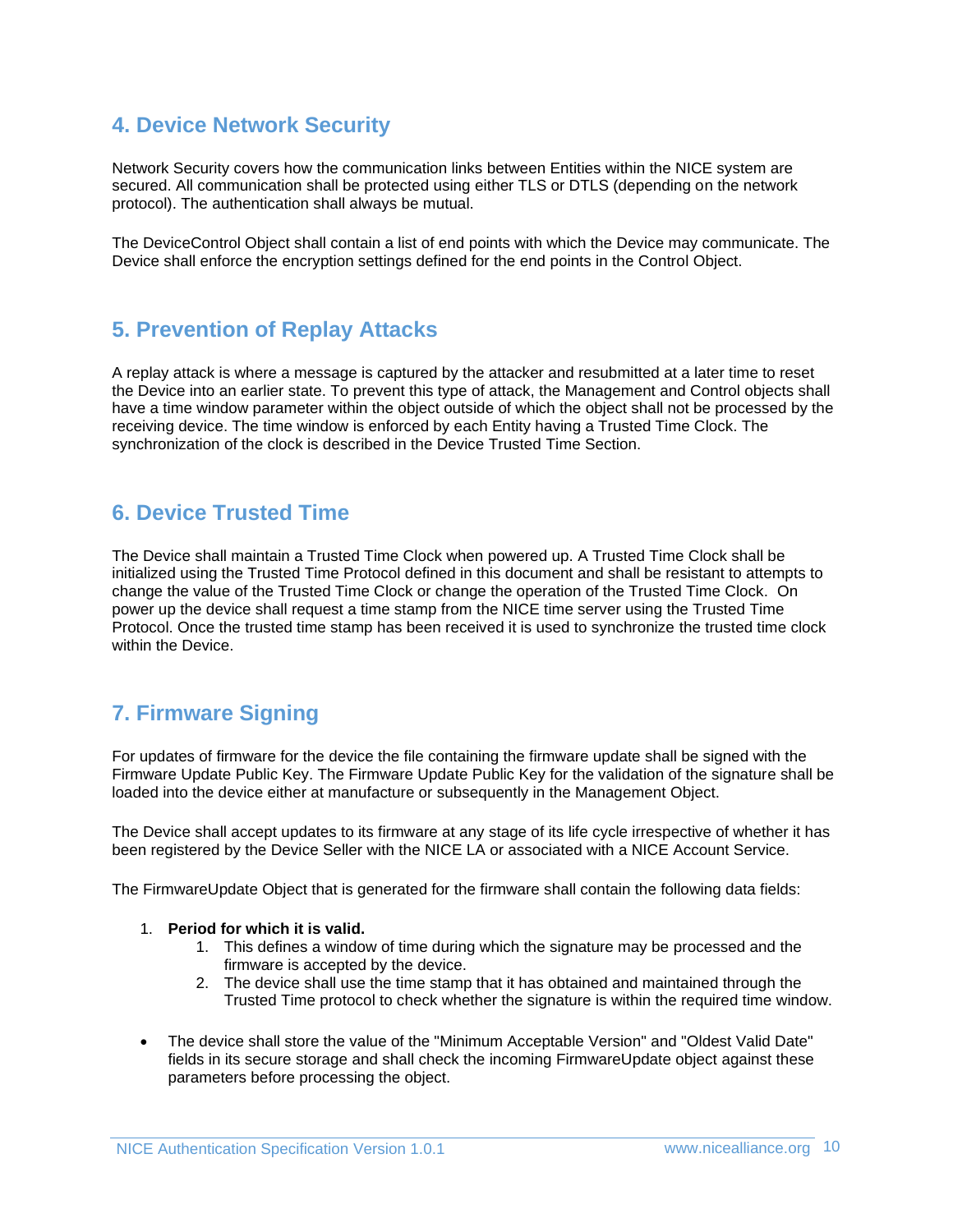• The FirmwareUpdate object shall have these fields present otherwise it is an invalid firmware signature object and shall be rejected.

The loader which updates the firmware on the device shall first generate the hash value for the file containing the new version of firmware, then validate the signature for the new version before enabling the firmware to execute on the device.

- The NICE License Authority shall provide device manufacturers with Private/Public key pairs to enable the manufacture to sign firmware.
- The NICE Licensing Authority may also generate new Private/Public key pairs for manufacturers in case of compromise of the manufacturing signing key.
- The public key of this pair may be delivered to the device in a Device Management Object.
- The Management Object containing the updated Public Key shall have the same fields as the code update JSON structure – valid time period and lowest version number.

This shall be processed in the same way as for accepting a new firmware image.

The FirmwareUpdate object shall be signed by the Firmware Update Source **Private Key**. The certificate containing the key to be used to validate the FirmwareUpdate object is either inserted during the manufacturing process or over ridden using the Management Object.

- The device shall verify the object before processing it.
- The FirmwareSourceID field much match that of the device otherwise the signature shall be rejected.
- The Device shall have the X.509 certificate and ID for the Firmware Update Source.
- The FirmwareSourceID may be changed via the Device Management Object.

The validation of the firmware image follows these steps:

- 1. Check the version and date fields in the FirmwareUpdate Object to ensure that they are within the current date and that the version is allowable under the previously downloaded version control settings.
- 2. Check the Subject Field in the Firmware Source's X.509 certificate against the Seller ID in the device.
- 3. Validate the FirmwareSource's X.509 certificate using the NICE LA X.509 certificate permanently loaded into the device at manufacture.
- 4. Create a Hash of the Code image using SHA 256. Compare this value to that carried in the hash field in the FirmwareUpdate object.
- 5. Validate the FirmwareUpdate Object using the Public Key in the X.509 certificate of the Device Seller.

If all of these checks pass, the firmware can be uploaded and the version and date fields can be updated.

### <span id="page-10-0"></span>**8. OAuth 2.0 Usage in the NICE System**

The NICE System shall adhere to the OAuth 2.0 standard for managing Access Tokens used by Entities to establish connections to other Entities.

The **OAuth2** specification defines the process for a server to grant an access token to a client to enable the client to access a resource.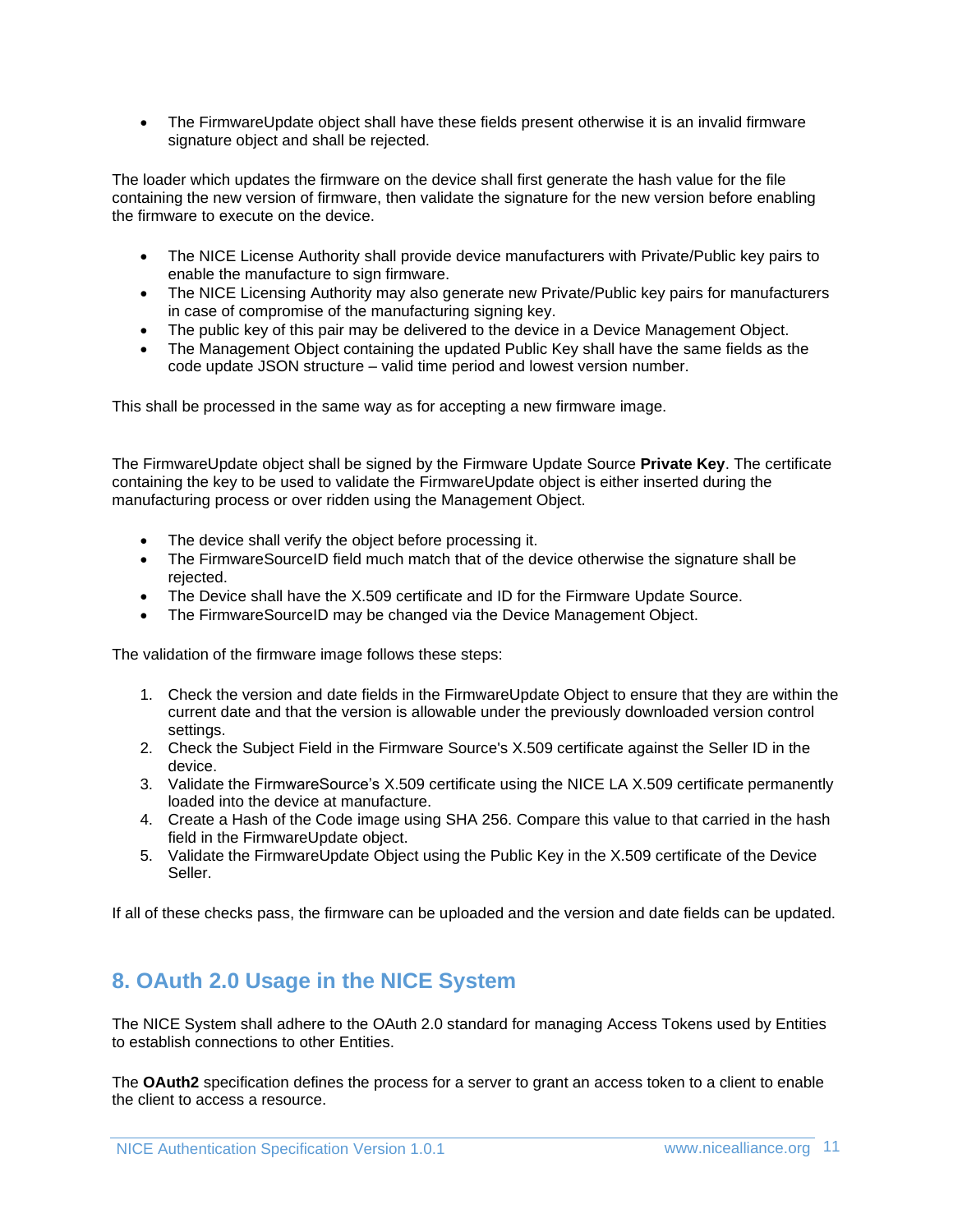- The client presents the access token to the resource server and if the resource server determines that the token is valid the it provides access.
- OAuth2 does not specify the structure of the token or how the token is distributed to the resource server.

RFC8252 OAuth 2.0 for Native Apps describes methods for how a native App can initiate a browser session for the User to authorize the native apps access to the protected resource. The User interacts with the instantiated browser session, enters their user name and password which is validated by the authorization server. The authorization server returns the Access Token to the browser together with a REDIRECT\_URI value which enables the browser to link back to the Apps backend server or to the App itself (depending on the value of REDIRECT\_URI).

### <span id="page-11-0"></span>**9. JSON Web Token Usage in the NICE System**

**RFC 7519** defines JSON Web Tokens.

- These are tokens containing required and optional fields defined in a JSON format.
- The encryption and authentication of these tokens are defined in the JOSE specifications also developed by the IETF.

The NICE Account Service shall issue Access Tokens that conform to the JSON Web Token definition. The client performs the following steps to use the Token to access a resource:

- 1. The client makes a request to the NICE AS OAuth2 server.
- 2. The NICE AS OAuth2 server shall issue a token in the format defined by the JSON Web Token format. This token validated using the NICE AS Private Signing Key.
- 3. The client presents the token to the Device, requesting access to a resource on the Device.
- 4. The Device checks the X.509 certificate that is referenced in the Access Token and validates the contents of the Access Token using the Public Key referenced in the NICE AS OAuth2 server's X.509 certificate.
- 5. The Device shall also check the fields to check the whether the Access Token should provide access to the resource. For example are the "valid to" and "not before" fields within the current date.

### <span id="page-11-1"></span>9.1. App Access to Devices and Services

The NICE Account Service controls which SceneData and Devices may be accessed by an App. The App shall do the following steps to access User's Account and Devices:

- 1. An App requests access to a User's Account using the OAuth 2.0 protocol.
- 2. The NICE Account Service acts as the OAuth defined authorization server.
- 3. If the User provides permission for the App to access its Devices, the NICE Account Service will provide the App an Access token which will allow the App to connect to a device to set up a control session. This transfer of the Access Token to a Native App shall be protected by the Proof Key for Code Exchange (PKCE [RFC 7636]) extension to OAuth.
- 4. The App does not process the contents of the token. These are processed by the device or the server holding the Scene Data.
- 5. If the Device or the Server verifies the Access Token the App can access data or settings in the Device.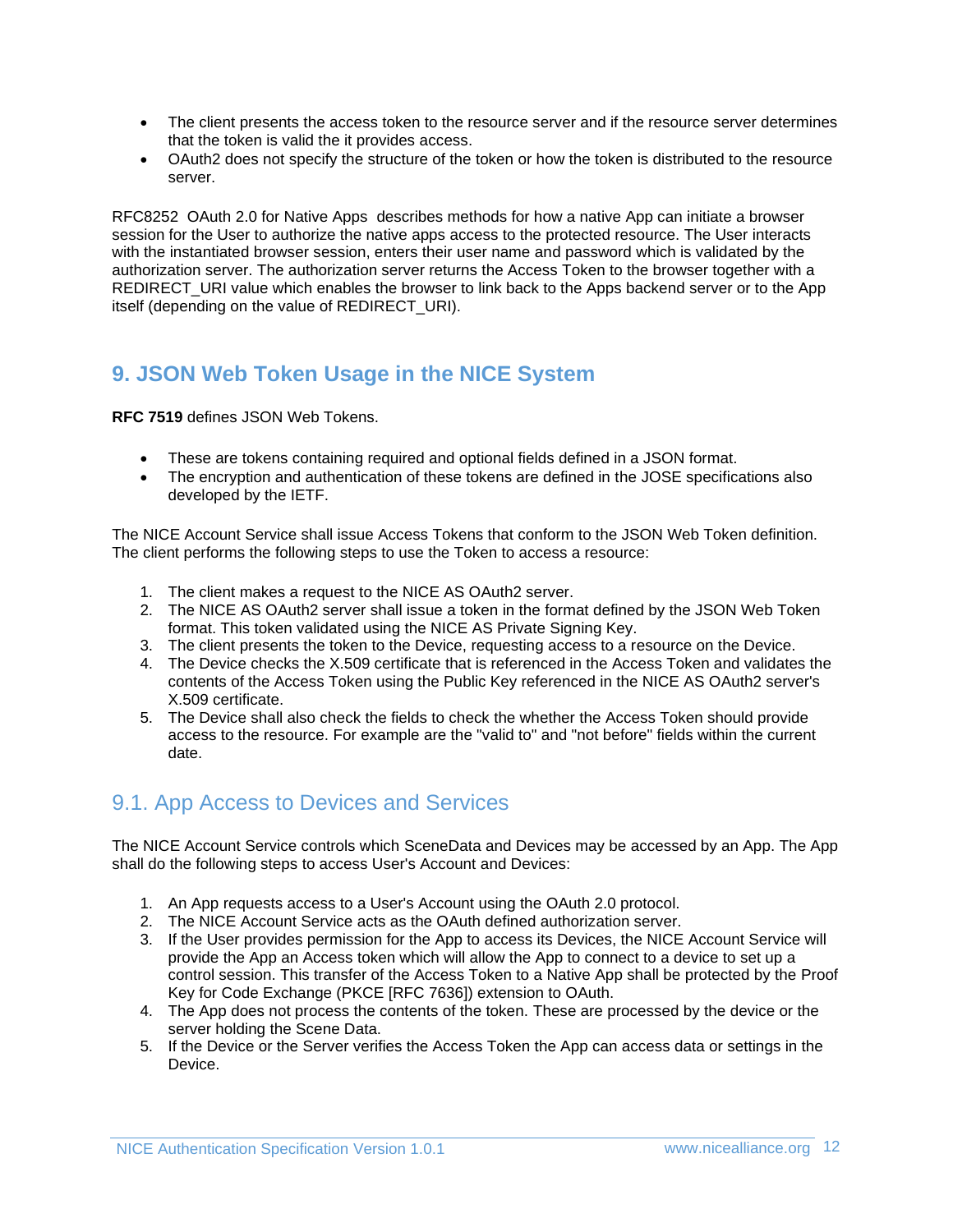In the case of SceneData, there may be a second layer of protection provided by the Privacy Management System. When interacting with Data that is protected by the Privacy Management System, App shall be provided with a Privacy Object which provides SceneEncryptionKeys to decrypt the Data. The Device shall adhere to the processing rules that are defined by the Privacy Object.

### <span id="page-12-0"></span>9.2. NICE Application Access Restriction Policies



Figure 3. App Roles and Permissions

The App is provided an Access Token to enable Access to Data or Devices. The Access Token shall contain a "Permissions" field which defines the APIs that are accessible to the bearer of the Access Token.

Five permissions are currently defined:

- Management the bearer of the AccessToken may make calls to the Management API for the Device.
- Control the bearer of the AccessToken may make calls to the Control API for Nodes in the Device.
- Data the bearer of the AccessToken may request SceneMarks, SceneData or LiveStreams from the Device.
- Status the bearer of the AccessToken may request the Status of the Device.
- Test there are no specific Test APIs or modes defined in this version of Specification. However should the Device Maker provide such APIs or later versions of the NICE specifications of the Test APIs, the bearer of the AccessToken may access these APIs.

Role-based access control includes 3 actors:

- Access principal: an object that represents an App, group of Apps requesting access to NICE services
- Resource principal: an object that represents the NICE server services (API, service…)
- Role principal: an node that represents the Access restriction

The following functionality is used to perform the access-control:

- Role assignment: link a role to a permission
- Role scope: limit what service the role is allowed to access
- Role management : add and remove permission of APP\_ID

The following diagram illustrates the steps in the process of access control, in which PA (Policy Administration) creates and manages policies and PE (Policy Enforcement) is responsible for authorization decisions based on policies.

NICE Role-based access control has the following components: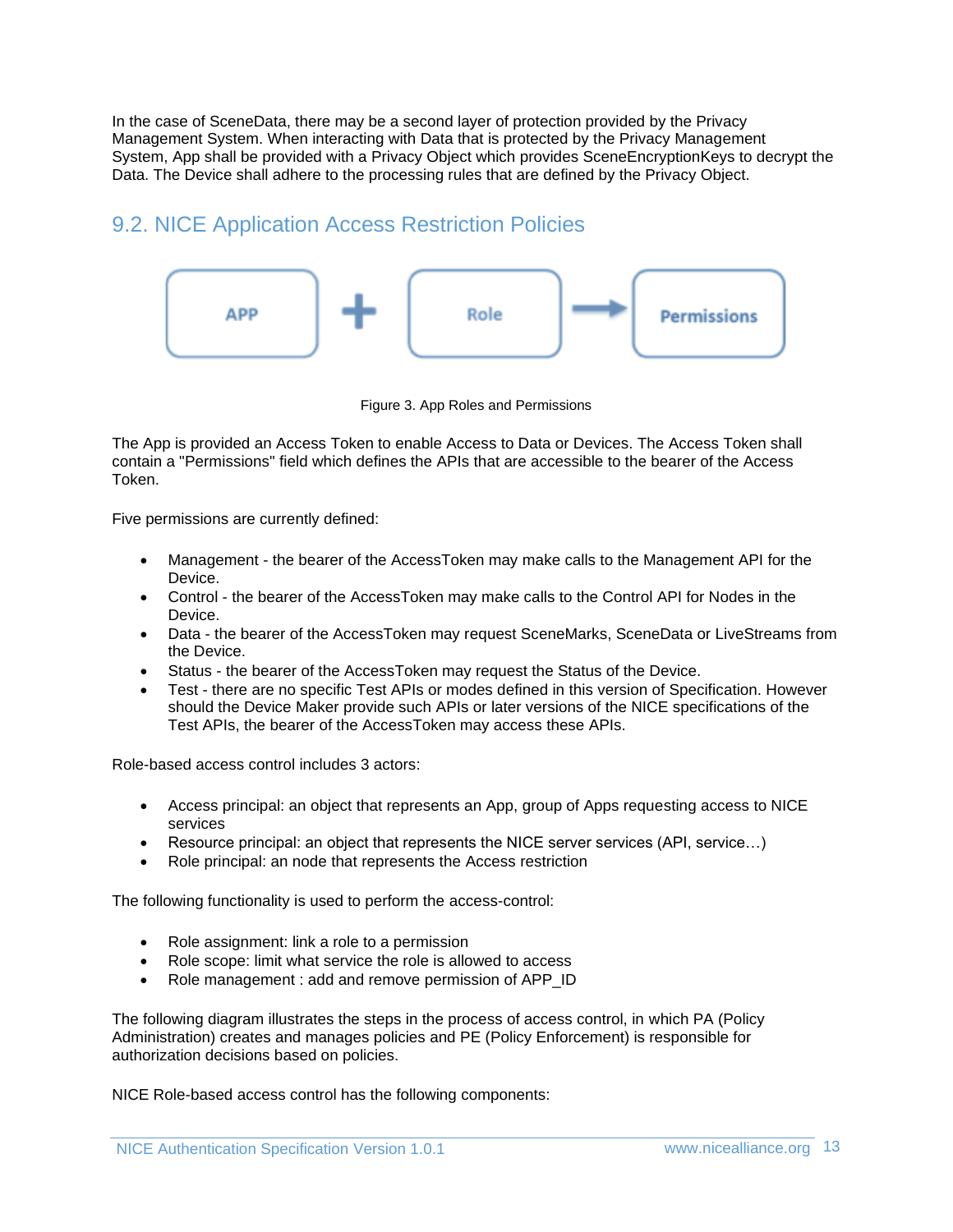- Policy Administration (PA) : PA creates and manages policies.
- Policy Decision (PD) : PD is responsible for storing and analyzing policy information from APP request.
- Policy Enforcement (PE) : PE is responsible for authorization decisions based on policies.
- Policy Content (PC): PC provides importation attribute values such as APP\_ID, Access role, Access level…



Figure 4. Role and Permissions Architecture

Rule is unit of the policy and PA combines rules to form Policy or set of policies. Furthermore, PA assigns certain roles to the App (based on APP\_ID) for developers applying for a new App when service/API is requested. The role is checked against assigned role from the repository by PD (PC must be recorded in order to analyze policy).

### <span id="page-13-0"></span>9.3. JWT (JSON Web Tokens) Format

RFC 7519 defines the format for JSON Web Tokens. This specification defines the specific usage of fields defined in this RFC.

### <span id="page-13-1"></span>9.3.1. Authentication

The token shall be authenticated using the ES256 algorithm (ECDSA using P-256 and SHA-256).

- The identification of the public key to be used to authenticate the message shall be carried using an X.509 certificate.
- This certificate shall be validated against the NICE LA root certificate.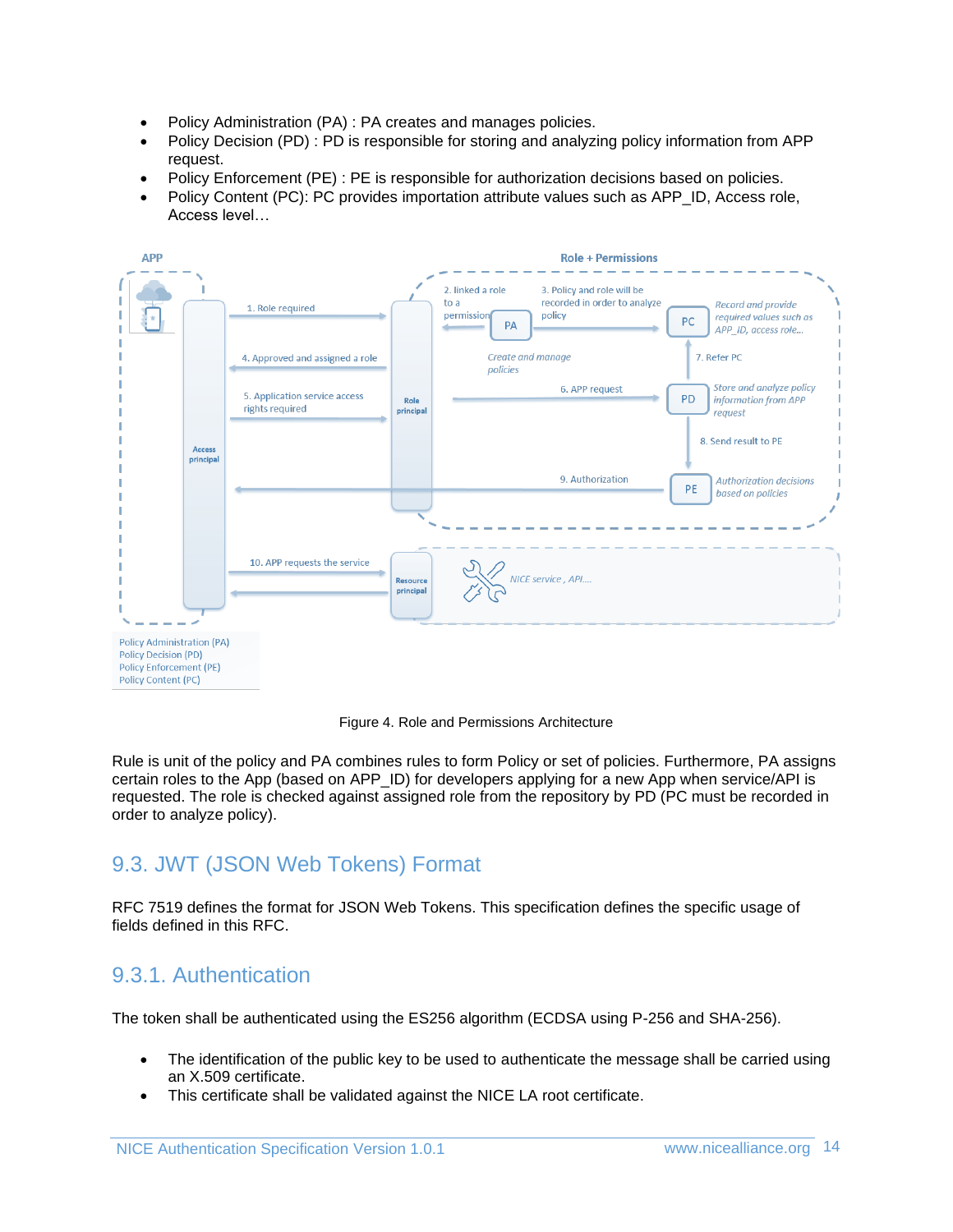### <span id="page-14-0"></span>9.3.2. Fields

The following example shows the JWT structure that the NICE LA would generate to enable the NICE Account Service to access a specific NICE device.

- Similar tokens would be generated for Apps to access a user's account or devices.
- The fields described below shall always be present.
- The values in the fields shall depend on:
	- o Who is issuing the token.
	- o Who is expected to receive the token.
	- o Who is going to use the token.

The following is the payload of the token.

- All the fields defined below are **required** when used in the NICE Ecosystem.
- The token shall be encrypted using the public key of the device and signed with the private key of the issuing authority (NICE LA or NICE Account Service).

### <span id="page-14-1"></span>9.3.3. Access Token

- The "**iss**" field refers to the party generating the JWT.
- The "**sub**" field refers to the party that is going to use the token to access a service or a device.
- The "**aud**" field refers to the party that will receive and validate the token.
- $\circ$  In case that the token is validated the party shall grant access to the holder of the token.
- The "**exp**" field refers to the expiry date for the token.
	- o After this time the token shall not be accepted.
- The "**nbf**" field refers to the date before which the token is not valid.
- The "**iat**" field refers to the date of issue of the token.
- The "**iti**" field is a unique ID for the token.
	- $\circ$  A specific token can be revoked using the Management Object for the device issued by the NICE LA or NICE Account Service.
	- $\circ$  The device must check this field against the revocation list delivered in the Management Object.
- The **"Permissions"** field describes which APIs are allowed to be called by the bearer of the Access Token.
- The **"EncryptionEnforced"** field if true requires all Objects passed over the interface to be encrypted and authenticated. The Object shall be encrypted using the Device public key and the Authentication shall be signed using the public key that is associated with the EndPointID that is indicated in the "sub" field. The certificate for the EndPointID shall be validated against the NICE LA or NICE AS certificates.

### <span id="page-14-2"></span>9.3.4. Types of Tokens

The following types of tokens are used in the NICE eco system:

- Token issued by the NICE LA to enable a NICE Account Service to access a NICE device.
- Token issued by a NICE Account Service to enable access to either a NICE device or a NICE account managed by the NICE Account Service.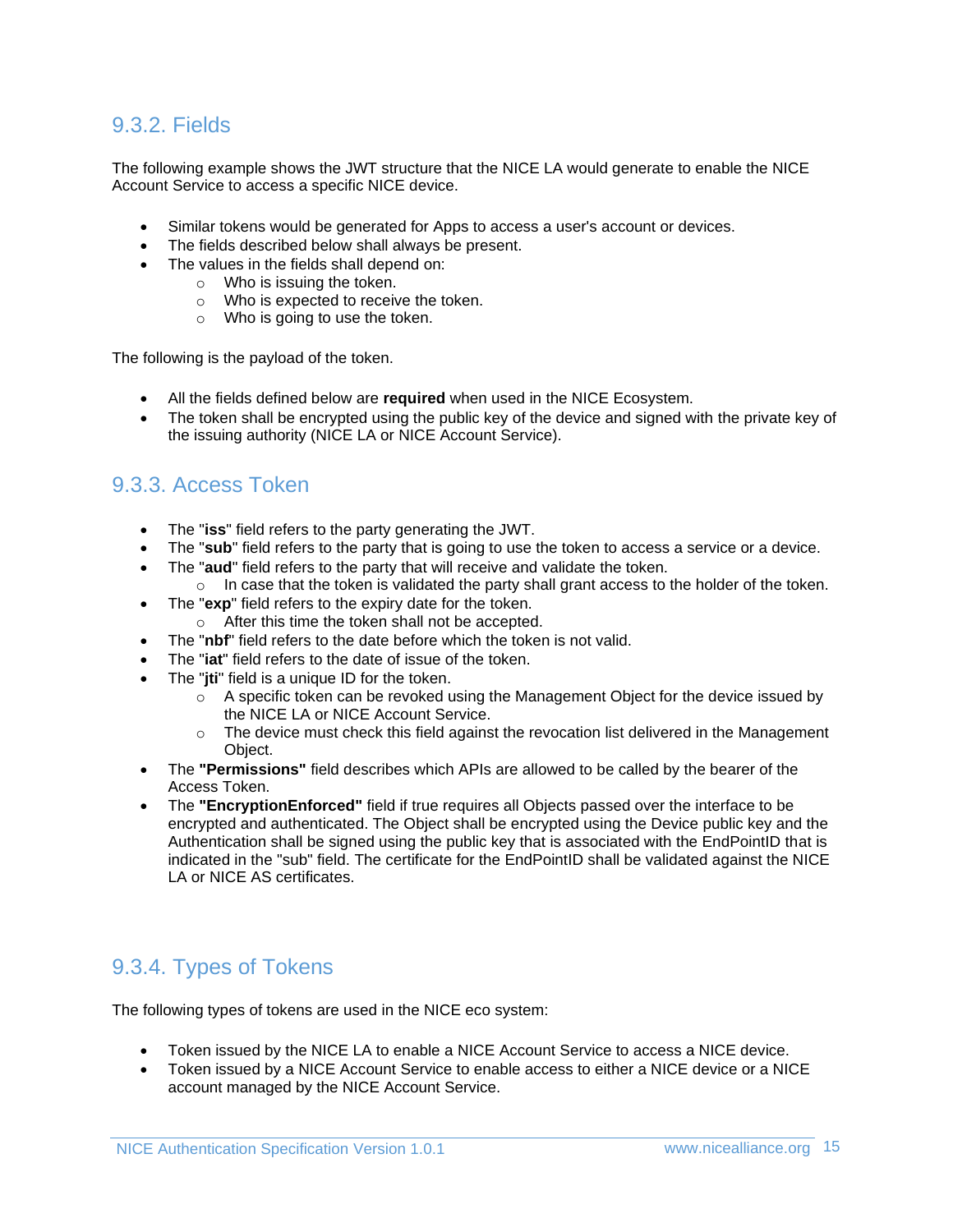|       | NICE LA to Enable Access to NICE<br><b>Device</b> | NICE Account Service to Allow Access to<br>Account |
|-------|---------------------------------------------------|----------------------------------------------------|
| "iss" | <b>NICELicenseAuthority</b>                       | NICEAccountServiceID                               |
| "sub" | NICEAccountServiceID                              | AppInstanceID                                      |
| "aud" | DeviceID                                          | AccountID<br>DeviceID                              |

The device receiving the token shall ensure that the following matches:

- 1. "iss" shall be the same the NICE License Authority provided during manufacture or the NICE Account Service ID provided when the device is associated with an end user account. This is carried as a data field in the Management Object.
- 2. "aud" is the EndPointID.
- 3. The entity identified in the "iss" field should match the X.509 certificate for the entity and the public key carried in that X.509 certificate shall be used to verify the token.

### <span id="page-15-0"></span>**10. Control Interface**

The Control Interface is used by the App to create a Data Pipeline to generate SceneMarks and SceneData.

### <span id="page-15-1"></span>10.1. EstablishControlSession

#### **Function**

The App uses this API Call to enable it communicate with Devices. Once the App has established a session with a Device it can use the APIs defined in the Data Pipeline Section to build a Data Pipeline using Nodes within the Device and connecting these Nodes to Nodes located in other Devices with which it has established Control Sessions.

The "EstablishControlSession" API fetches the the **AppControl** Object from the NICE Account Service. This object includes the uri and credentials for the NICE Device that the App will interact with. There are two types of connection that the object provides to the App. The first is the Control Interface over which the App can configure the Nodes within the Device. The second is the Data interface over which the App can obtain data. The Control Interface makes use of either MQTT or WebAPI. The Data Interface may use MQTT, WebRTC or WebAPI.

#### **Protocol(s) Used to Make Calls**

MQTT Management

WebAPI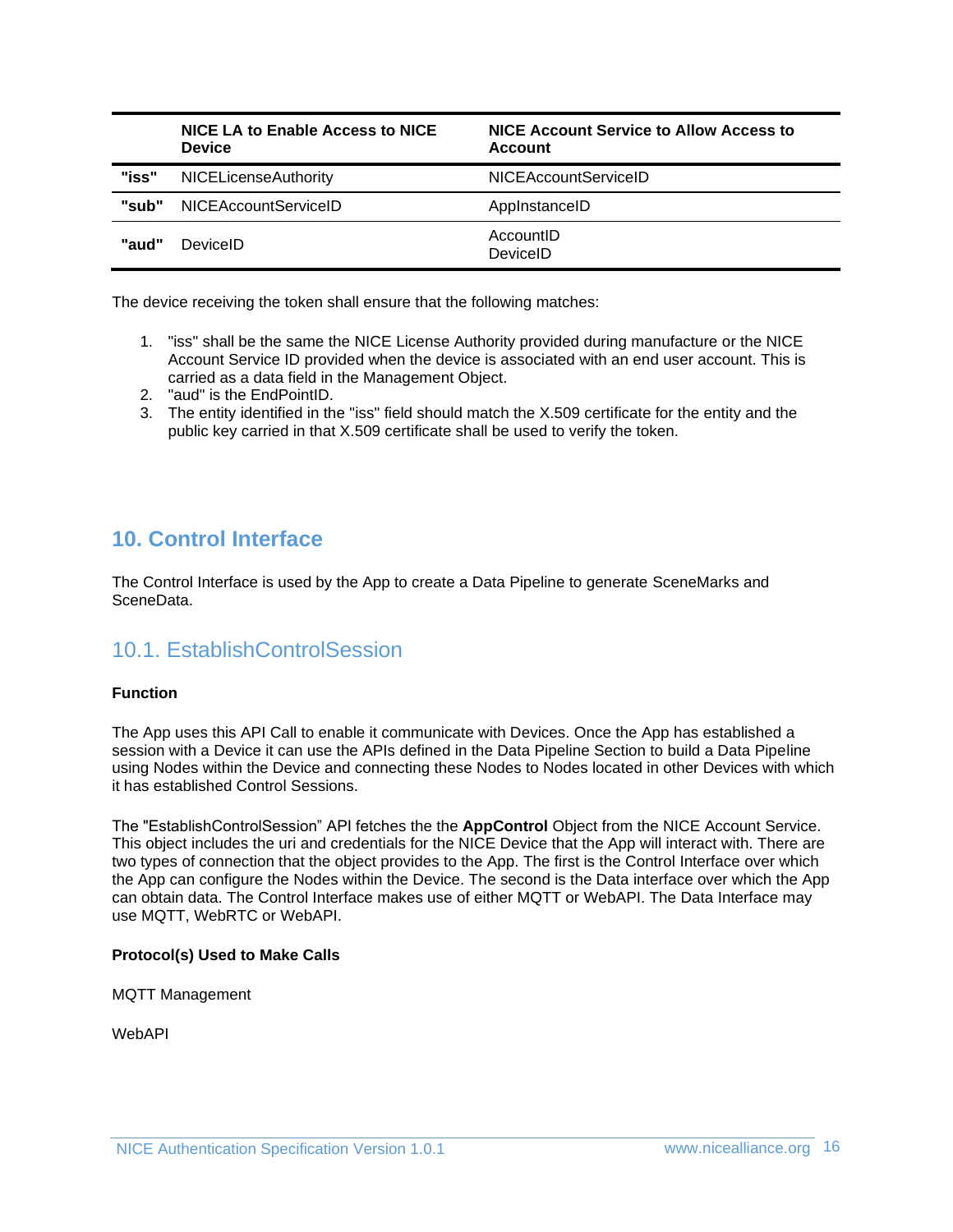#### **Direction**

Caller NICEAS Callee APP

#### **Request Parameters**

Empty

#### **Acknowledgement Parameters**

AppControl Object

### <span id="page-16-0"></span>10.2. CloseControlSession

#### **Function**

This API call is used to close an existing Control Session between an App and a Device. When this call is made an existing session with the Device is closed and the Device becomes free to be used by other Apps.

#### **Protocol(s) Used to Make Calls**

MQTT

WebAPI

#### **Direction**

Caller APP Callee NICEAS

#### **Request Parameters**

Empty

### **Acknowledgement Parameters**

Empty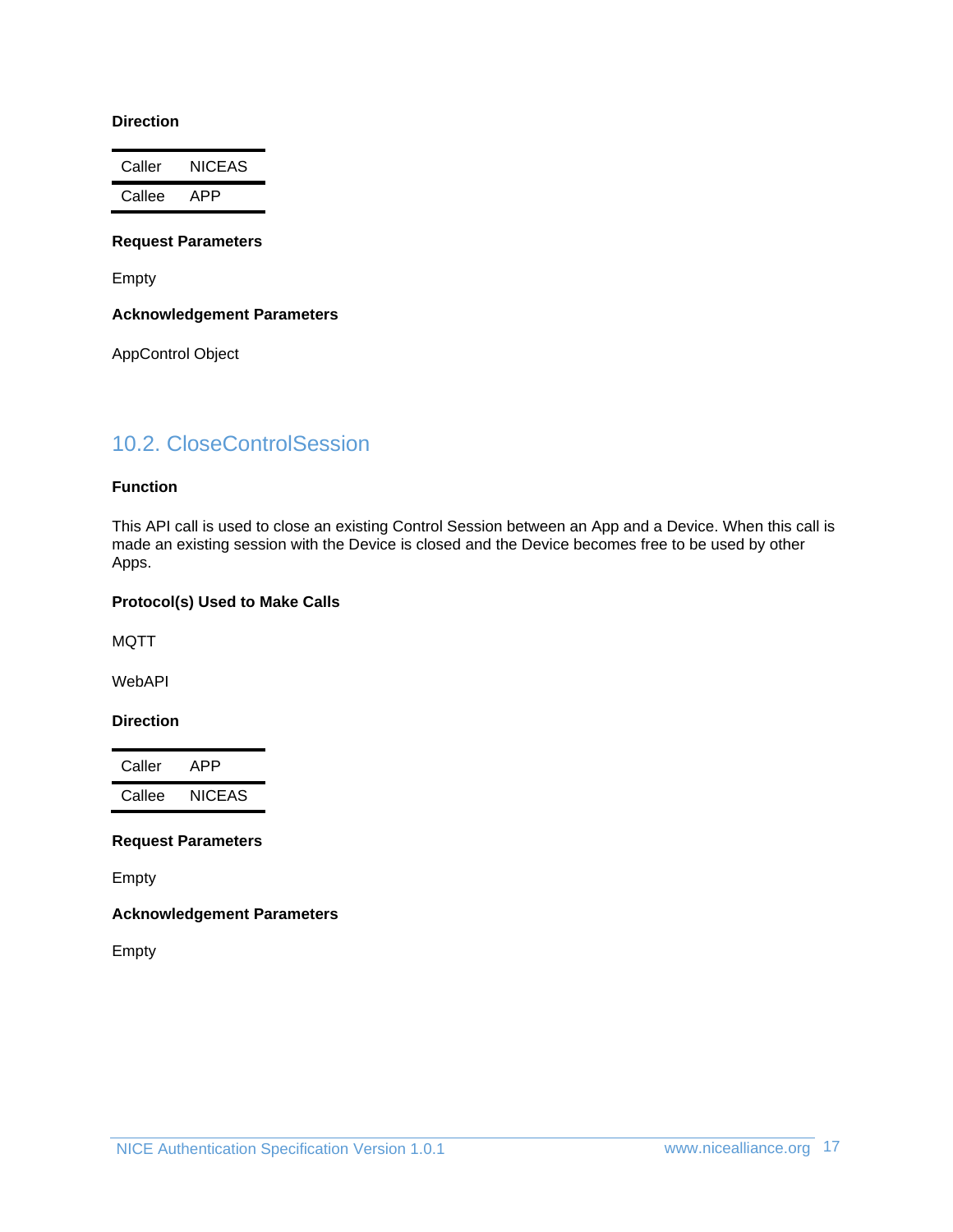# <span id="page-17-0"></span>**11. Trusted Time Interface**

## <span id="page-17-1"></span>11.1. GetDateTime

### **Function**

The APP must have the API to set the current time.

The RequestTime Object initiates a request for an authenticated time and date stamp from the NICE Account Service. The response from this request is used to synchronize the Trusted Time clock within the trusted execution environment of the device.

#### **Protocol(s) Used to Make Calls**

MQTT Management

WebAPI

#### **Direction**

| Caller | APP            |
|--------|----------------|
| Callee | NICELA, NICEAS |

#### **Request Parameters**

TrustedTimeRequest Object

#### **Acknowledgement Parameters**

TrustedTimeResponse Object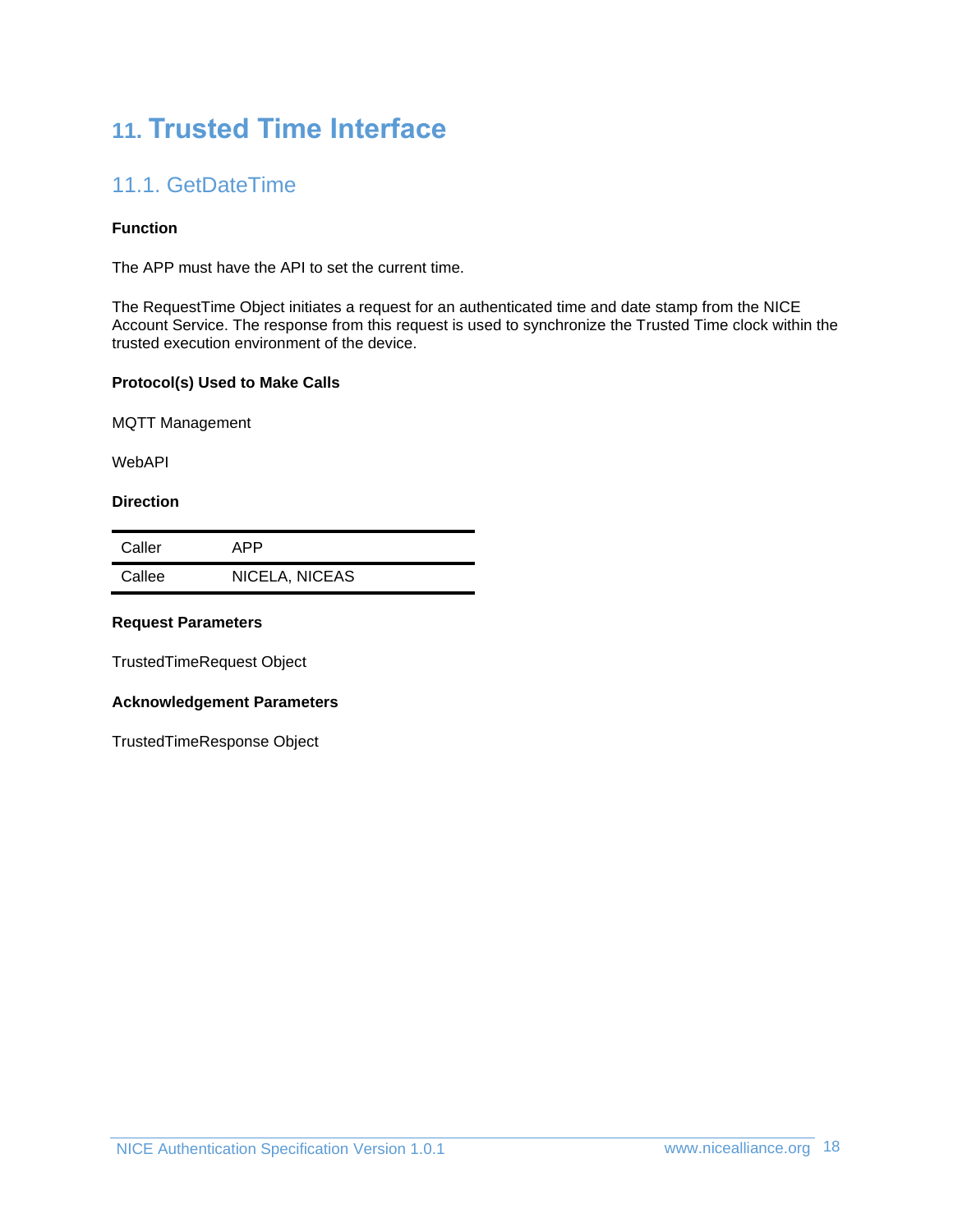### <span id="page-18-1"></span><span id="page-18-0"></span>**12. Data Objects**

### 12.1. DeviceSecurity

The following JSON structure is provided by the NICE LA to the device manufacturer using a secured channel to the Manufacturer's server that is responsible for inserting these fields into the Device.

### **DeviceSecurity**

```
{
     "$schema": "http://json-schema.org/draft-06/schema#",
     "type": "object",
     "title": "DeviceSecurity",
     "description": "Provided to the manufacturer for provisioning to the device.",
     "properties": {
         "Version": {
             "type": "string",
             "enum": [
                 "1.0"
 ]
         },
         "DeviceID": {
             "type": "string",
             "description": "Permanent ID of the device. Readable by end user."
         },
         "DevicePassword": {
             "type": "string",
             "description": "Password used to log into NICE LA device account and 
associate device with NICE Account Service Provider"
         },
         "DevicePrivateKey": {
             "type": "object",
             "description": "Permanent Private Key of Device - Shall be securely 
handled. Used for Application level Decryption only.",
             "properties": {
                 "EncryptionKeyID": {
                      "type": "string",
                      "description": "Key ID of the Public Key that has been used to 
encrypt the AppInstancePrivateKey"
                 },
                 "EncryptedKey": {
                      "type": "string"
 }
             },
             "required": [
                 "EncryptionKeyID",
                 "EncryptedKey"
 ]
         },
         "DeviceTLSCertificate": {
             "type": "string",
             "description": "Device Certificate for Transport Level Security or 
Datagram Transport Level Security"
         },
         "DeviceTLSPrivateKey": {
             "type": "string",
             "description": "Private Key used for TLS security only."
         },
         "NICELARootCertificate": {
             "type": "string",
```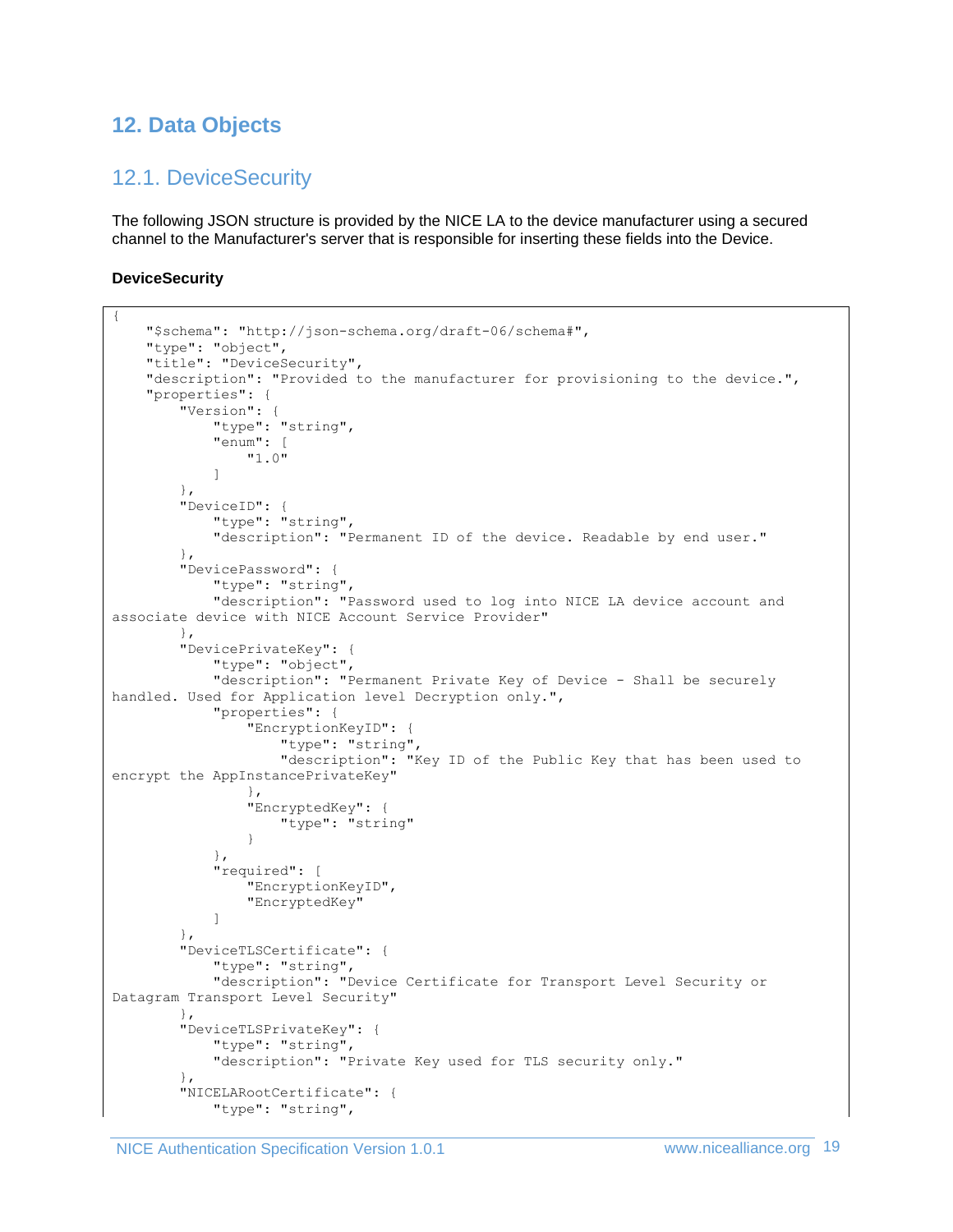```
 "description": "X.509 Certificate for the Root Key for Keys that are used 
to sign objects issued by the NICE LA"
         },
         "MasterIssuerID": {
             "type": "string",
             "description": "\"iss\" field in a JWT issued by the NICE LA to allow 
another entity to access the device"
         },
         "FirmwareSourceID": {
             "type": "string",
             "description": "ID for the entity that shall sign any FirmwareUpdate 
object that is sent to the Device."
         },
         "FirmwareSourceCertificate": {
             "type": "string",
             "description": "X.509 Certificate containing verification key for firmware 
upgrades"
         },
         "NICELAURI": {
             "type": "string",
             "description": "URI for the NICELA the device uses this URI to download 
settings for its operation."
         },
         "AllowedTLSRootCertificates": {
             "type": "array",
             "description": "Each entry in the arracy contains a Root Certificate that 
is valid for TLS communication. Only entries in this field shall be accepted by the 
Device. ",
             "uniqueItems": true,
             "items": {
                  "type": "string",
                  "description": "Allowed X.509 root certificates that may be used for 
Management Level TLS communication"
 }
         }
     },
     "required": [
         "MasterIssuerID",
         "NICELAURI",
         "DevicePassword",
         "DeviceTLSPrivateKey",
         "AllowedTLSRootCertificates",
         "DeviceID",
         "DeviceTLSCertificate",
         "FirmwareSourceID",
         "FirmwareSourceCertificate",
         "DevicePrivateKey",
         "NICELARootCertificate",
         "Version"
     ]
}
```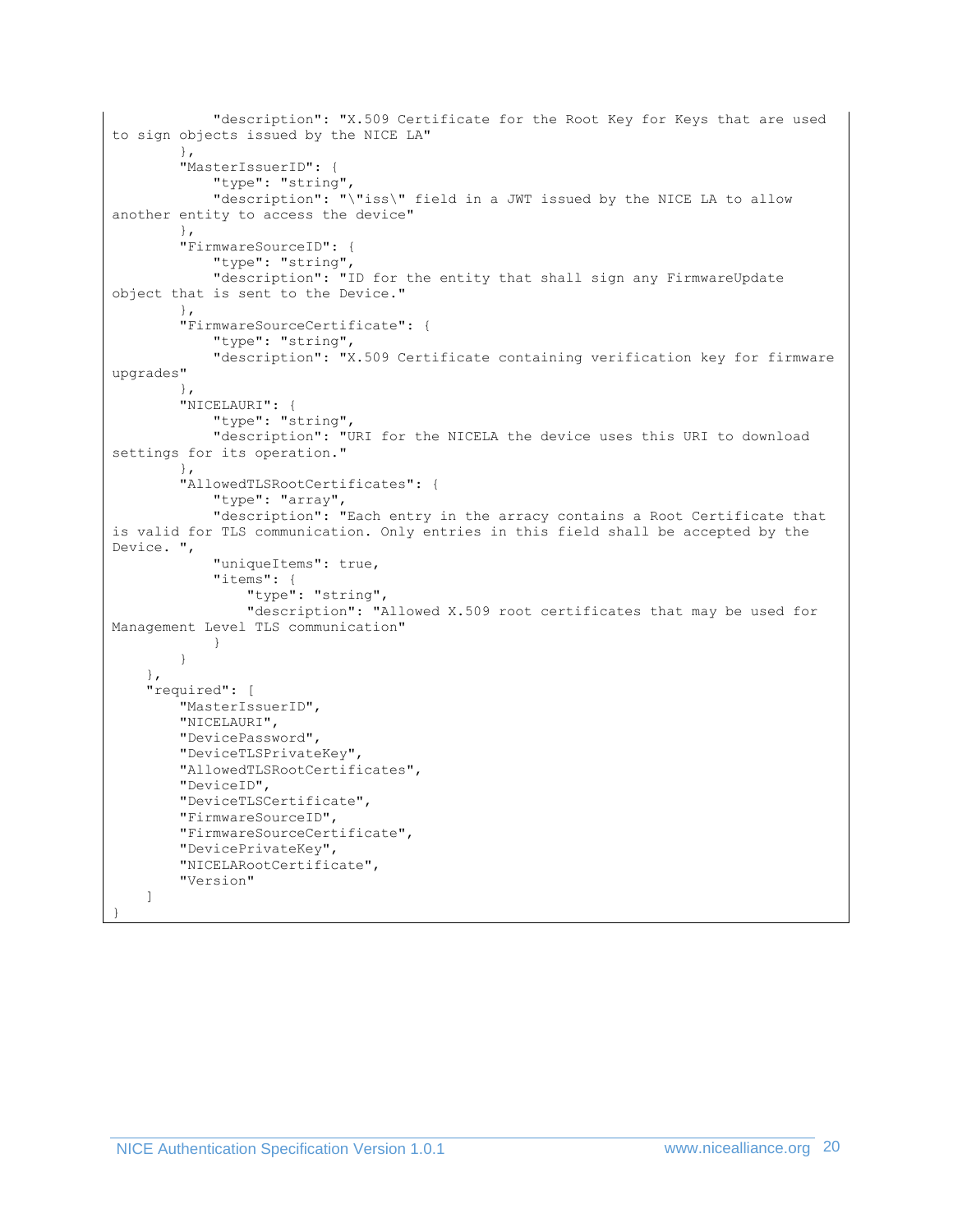### <span id="page-20-0"></span>12.2. AccessToken

The Access Token is used by an App to Access either a Device or a Data Service. The Token is encrypted using the Public Key for the Device or Data Service and is signed by the issuer of the token. The issuer may be either the NICE LA or the NICE AS. It shall be rejected if it is not signed and encrypted. It shall also be rejected if the signature fails. It shall be rejected if the object is misformed.

#### **AccessToken**

```
{
     "$schema": "http://json-schema.org/draft-06/schema#",
     "type": "object",
     "title": "AccessToken",
     "properties": {
         "Version": {
             "type": "string",
             "enum": [
                 "1.0"
 ]
         },
         "EnforceEncryption": {
             "type": "boolean",
             "description": "If TRUE then all Control Objects sent to via this 
connection shall be encrypted and authenticated over and above the encryption provided 
by TLS."
 },
 "iss": {
             "type": "string",
             "description": "Issuer of Token"
         },
         "sub": {
             "type": "string",
             "description": "Subject of Token"
         },
         "aud": {
             "type": "string",
             "description": "Audience for Token"
         },
         "exp": {
             "type": "string",
             "description": "Expiry date of token"
         },
         "nbf": {
             "type": "string",
             "description": "Not valid before this date"
 },
        ..<br>"iat": {
             "type": "string",
             "description": "Date of Issue"
         },
         "jti": {
             "type": "string",
             "description": "JSON Token ID unique identifier for this token. This 
should be checked against revoked tokens for the device before accepting. "
         },
         "Permissions": {
             "type": "array",
             "uniqueItems": true,
             "items": {
                 "type": "string",
```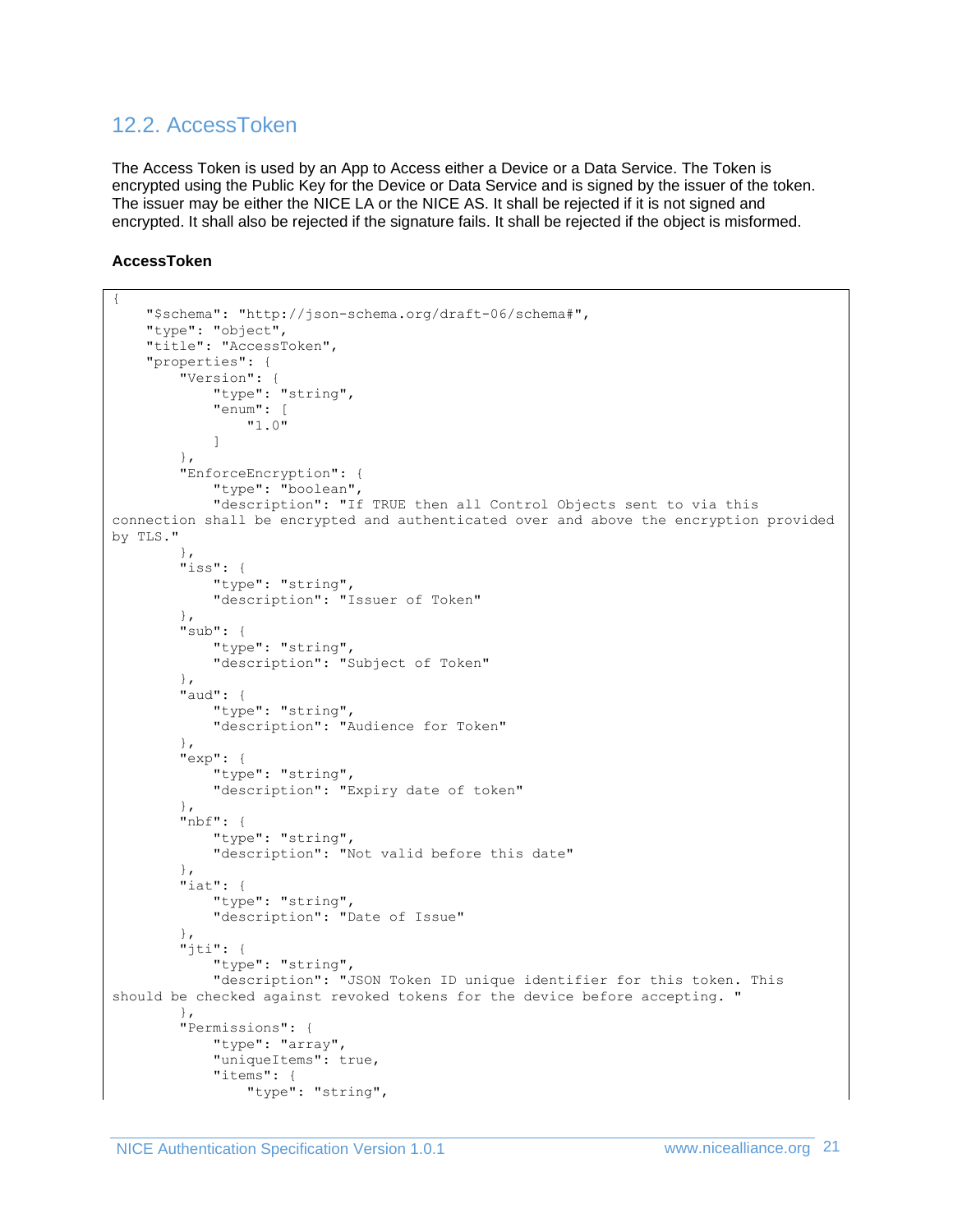```
 "description": "This defines which level of API is accessible to the 
holder of this token. For example if management, then the bearer of the token may make 
management API calls. ",
                 "enum": [
                     "Management",
                    "Control",
                    "Data",
                    "Status",
                    "Test"
 ]
 }
         }
     },
     "required": [
         "Version",
         "EnforceEncryption",
         "iss",
         "sub",
         "aud",
         "exp",
         "nbf",
         "iat",
         "jti",
         "Permissions"
     ]
}
```
### <span id="page-21-0"></span>12.3. TrustedTimeRequest

This Object is used by an Entity that is requesting a secured time stamp from either the NICE LA or the NICE AS. The request shall be encrypted using the Public Key of the NICE AS or NICE LA. The request shall be signed using the Private Key of the Entity making the request. The random number generated as part of the challenge protocol shall be generated by a random number generator that conforms to the Device or App guidelines specification.

### **TrustedTimeRequest**

```
{
     "$schema": "http://json-schema.org/draft-06/schema#",
     "type": "object",
     "title": "TrustedTimeRequest",
     "properties": {
 "Version": {
 "type": "string",
             "enum": [
                "1.0"
 ]
         },
         "EndPointID": {
             "type": "string"
         },
         "RandomChallenge": {
             "type": "string",
             "description": "Random Number at least 64 bytes long, encrypted using the 
public key of the NICE AS or NICE LA."
        },
```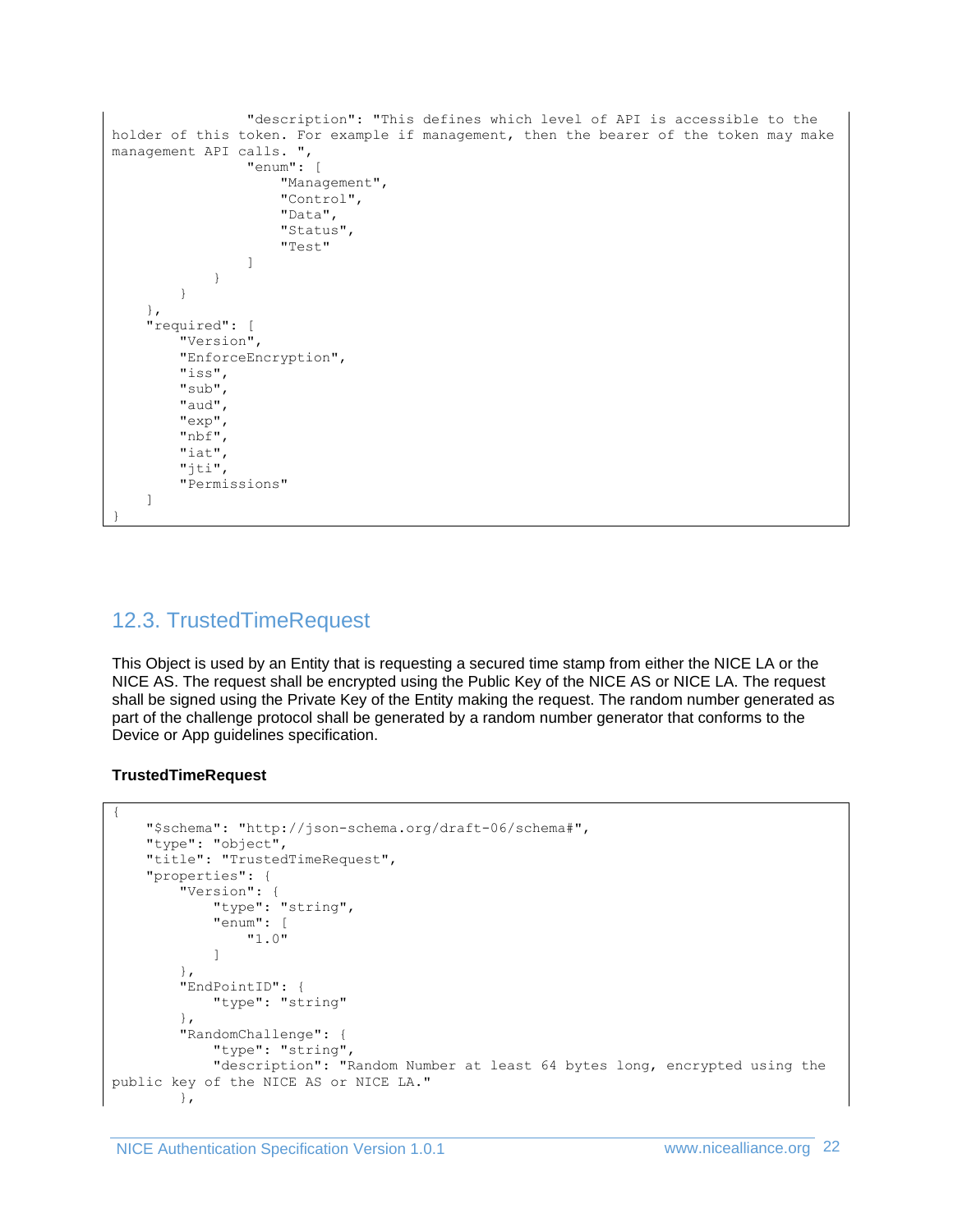```
 "EndPointCertificate": {
              "type": "string",
              "description": "X.509 Certificate for the EndPoint making the request"
         }
     },
     "required": [
         "RandomChallenge",
         "EndPointCertificate",
         "Version",
         "EndPointID"
     ]
}
```
### <span id="page-22-0"></span>12.4. TrustedTimeResponse

The server shall return the following structure with the Random Challenge correctly decrypted. The Object shall be encrypted using the Device Public Key and signed using a Private Key that is certified by either the NICE LA or NICE AS for this purpose.

#### **TrustedTimeResponse**

```
{
     "$schema": "http://json-schema.org/draft-06/schema#",
     "type": "object",
     "title": "TrustedTimeResponse",
     "description": "Response containing a time stamp for the requesitng device.",
     "properties": {
         "Version": {
             "type": "string",
             "enum": [
                 "1.0"
 ]
         },
         "EndPointID": {
             "type": "string"
         },
         "ReturnedRandomChallenge": {
            "type": "string",
             "description": "Random challenge that was carried in the SecureTimeRequest 
object to which this response is responding. "
         },
         "DateTimeStamp": {
             "type": "string",
             "description": "Time stamp in ISO 8601 format."
         }
     },
     "required": [
         "EndPointID",
         "ReturnedRandomChallenge",
         "DateTimeStamp",
         "Version"
     ]
}
```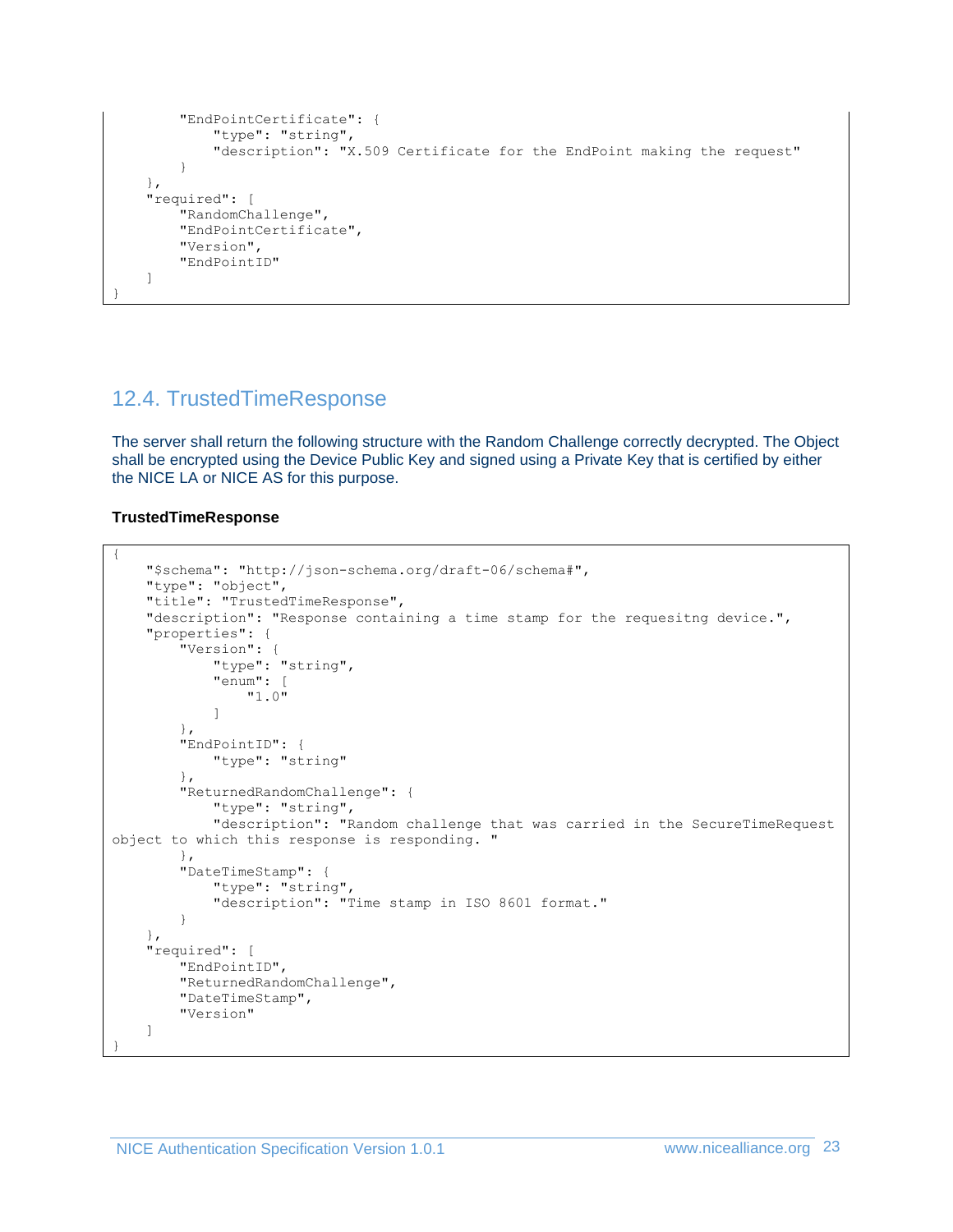### <span id="page-23-0"></span>12.5. AppControl

This Object is used to manage which Devices and Data Services an instance of an App has access to. The encryption and signing of this object is optional. The tokens contained within this object are already encrypted objects that conform to the Access Token format defined in this document. The object may be encrypted under the Public for the App and signed using the Private Key for the NICE AS.

### **AppControl**

```
{
     "$schema": "http://json-schema.org/draft-06/schema#",
     "type": "object",
     "title": "AppControl",
     "description": "This object sets up the permissions and end points for the Control 
and Data Layers.",
     "properties": {
         "Version": {
              "type": "string",
              "enum": [
                  "1.0"
 ]
         },
         "AppID": {
              "type": "string"
         },
         "AppInstanceID": {
              "type": "string"
         },
         "ControlEndPoints": {
              "type": "array",
              "description": "Control End Points are where the App can send control 
commands to Devices. Each Control End Point Object contains the parameters for the end 
points and an indication of which Device IDs are behind the End Point. ",
              "uniqueItems": true,
              "items": {
                  "type": "object",
                  "properties": {
                      "EndPointURI": {
                           "type": "string"
 },
                      "Protocol": {
                           "type": "array",
                          "uniqueItems": true,
                          "items": {
                               "type": "string",
                              "enum": [
                                    "MQTT",
                                   "WebAPI",
                                    "WebRTC"
\overline{\phantom{a}} }
 },
                      "MQTTQoS": {
                           "type": "integer",
                          "enum": [<br>0,
\mathfrak{0},1, 2
\sim 100 \sim 100 \sim 100 \sim 100 \sim 100 \sim 100 \sim 100 \sim 100 \sim 100 \sim 100 \sim 100 \sim 100 \sim 100 \sim 100 \sim 100 \sim 100 \sim 100 \sim 100 \sim 100 \sim 100 \sim 100 \sim 100 \sim 100 \sim 100 \sim 
 },
                      "EndPointID": {
```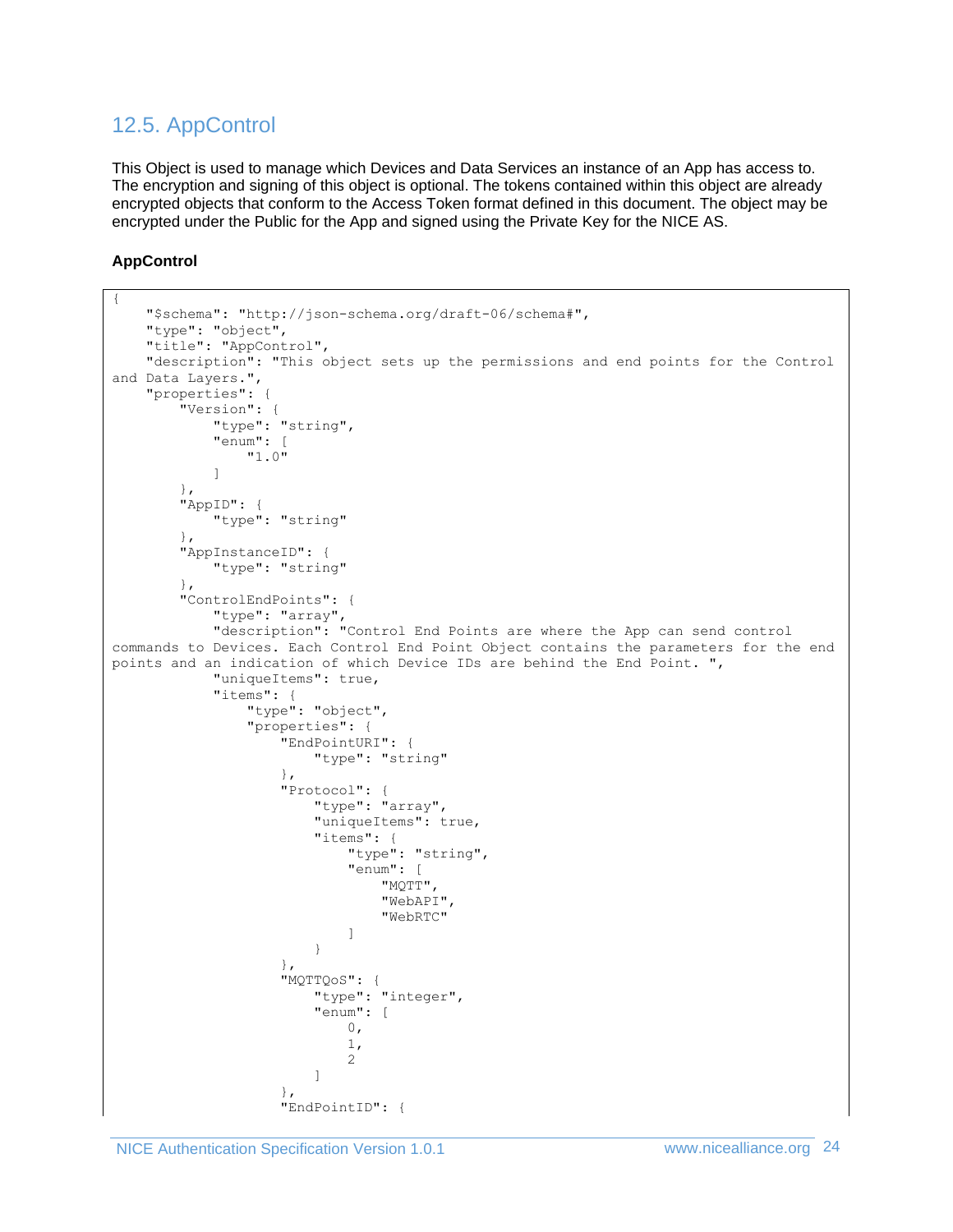```
 "type": "string"
 },
                     "AccessToken": {
                          "type": "object",
                          "properties": {
                              "Token": {
                                  "type": "string",
                                 "description": "Actual Token to be used to access End 
Point"
 },
                             "StartDateTime": {
                                 "type": "string",
                                 "description": "Date before which the token is
invalid. Date in ISO8601 format."
 },
                             "EndDateTime": {
                                  "type": "string",
                                 "description": "Date after which the Token is not 
valid."
 }
 },
                         "required": [
                              "Token"
\sim 100 \sim 100 \sim 100 \sim 100 \sim 100 \sim 100 \sim 100 \sim 100 \sim 100 \sim 100 \sim 100 \sim 100 \sim 100 \sim 100 \sim 100 \sim 100 \sim 100 \sim 100 \sim 100 \sim 100 \sim 100 \sim 100 \sim 100 \sim 100 \sim 
 },
                     "EncryptionEnforced": {
                          "type": "boolean",
                         "description": "If true then the Control Objects transfered 
over this channel shall be encrypted and authenticated. The App requires an App 
Instance Security Object with the appropriate key and certificate."
 },
                     "EndPointCertificate": {
                          "type": "string",
                         "description": "If encryption is on then the public key in 
this certificate shall be used to encrypt traffic and validate data objects. "
 }
                 },
                 "required": [
                     "EndPointURI",
                    "Protocol",
                    "AccessToken",
                    "EndPointID",
                    "EncryptionEnforced"
 ]
             }
         },
         "DataEndPoints": {
             "type": "array",
             "uniqueItems": true,
             "items": {
                 "type": "object",
                 "properties": {
                     "EndPointURI": {
                          "type": "string"
 },
                     "Protocol": {
                          "type": "array",
                         "uniqueItems": true,
                         "items": {
                              "type": "string",
                             "enum": [
                                  "WebAPI",
                                 "MQTT",
```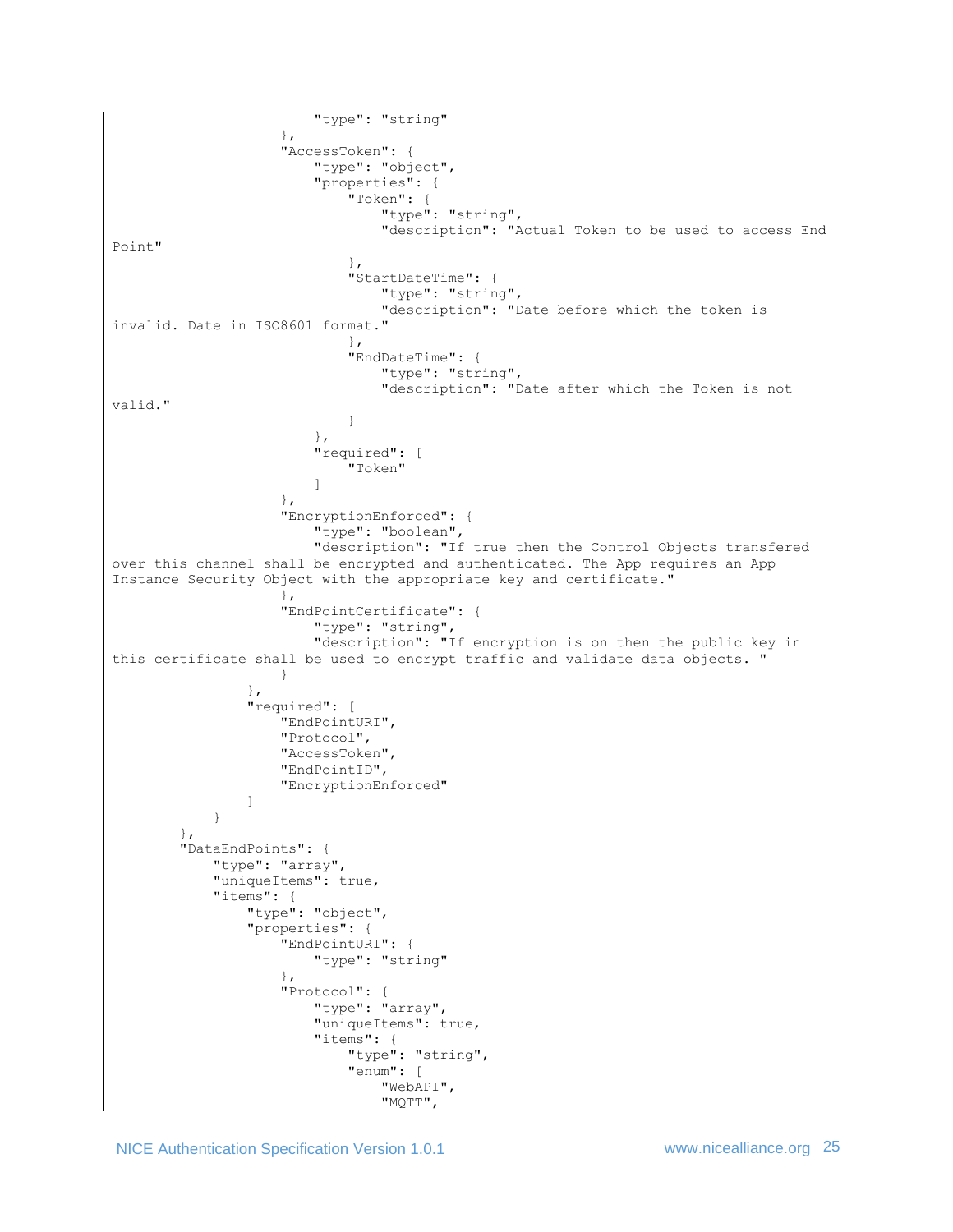```
 "WebRTC"
\overline{\phantom{a}} }
 },
                      "MQTTQoS": {
                           "type": "integer",
                          "enum": [
\mathfrak{0},1,
                               2
\sim 100 \sim 100 \sim 100 \sim 100 \sim 100 \sim 100 \sim 100 \sim 100 \sim 100 \sim 100 \sim 100 \sim 100 \sim 100 \sim 100 \sim 100 \sim 100 \sim 100 \sim 100 \sim 100 \sim 100 \sim 100 \sim 100 \sim 100 \sim 100 \sim 
 },
                      "EndPointID": {
                           "type": "string"
                       },
                      "AccessToken": {
                           "type": "object",
                           "properties": {
                                "Token": {
                                    "type": "string",
                                   "description": "Actual Token to be used to access End 
Point"
  },
                                "StartDateTime": {
                                    "type": "string",
                                   "description": "Date before which the token is 
invalid. Date in ISO8601 format."
 },
                                "EndDateTime": {
                                    "type": "string",
                                   "description": "Date after which the Token is not 
valid."
 }
 },
                          "required": [
                                "Token"
\sim 100 \sim 100 \sim 100 \sim 100 \sim 100 \sim 100 \sim 100 \sim 100 \sim 100 \sim 100 \sim 100 \sim 100 \sim 100 \sim 100 \sim 100 \sim 100 \sim 100 \sim 100 \sim 100 \sim 100 \sim 100 \sim 100 \sim 100 \sim 100 \sim 
 },
                      "EncryptionEnforced": {
                          "type": "boolean",
                          "description": "If true then the Data Objects transfered over 
this channel shall be encrypted and authenticated. The App requires an App Instance 
Security Object with the appropriate key and certificate."
 },
                       "EndPointCertificate": {
                          "type": "string",
                          "description": "If encryption is on then the public key in 
this certificate shall be used to encrypt traffic and validate data objects. "
 },
                       "DataType": {
                           "type": "array",
                          "uniqueItems": true,
                          "items": {
                                "type": "string",
                               "enum": [
                                    "SceneData",
                                    "SceneMark"
\overline{\phantom{a}} }
 }
 },
                  "required": [
                       "EndPointURI",
```